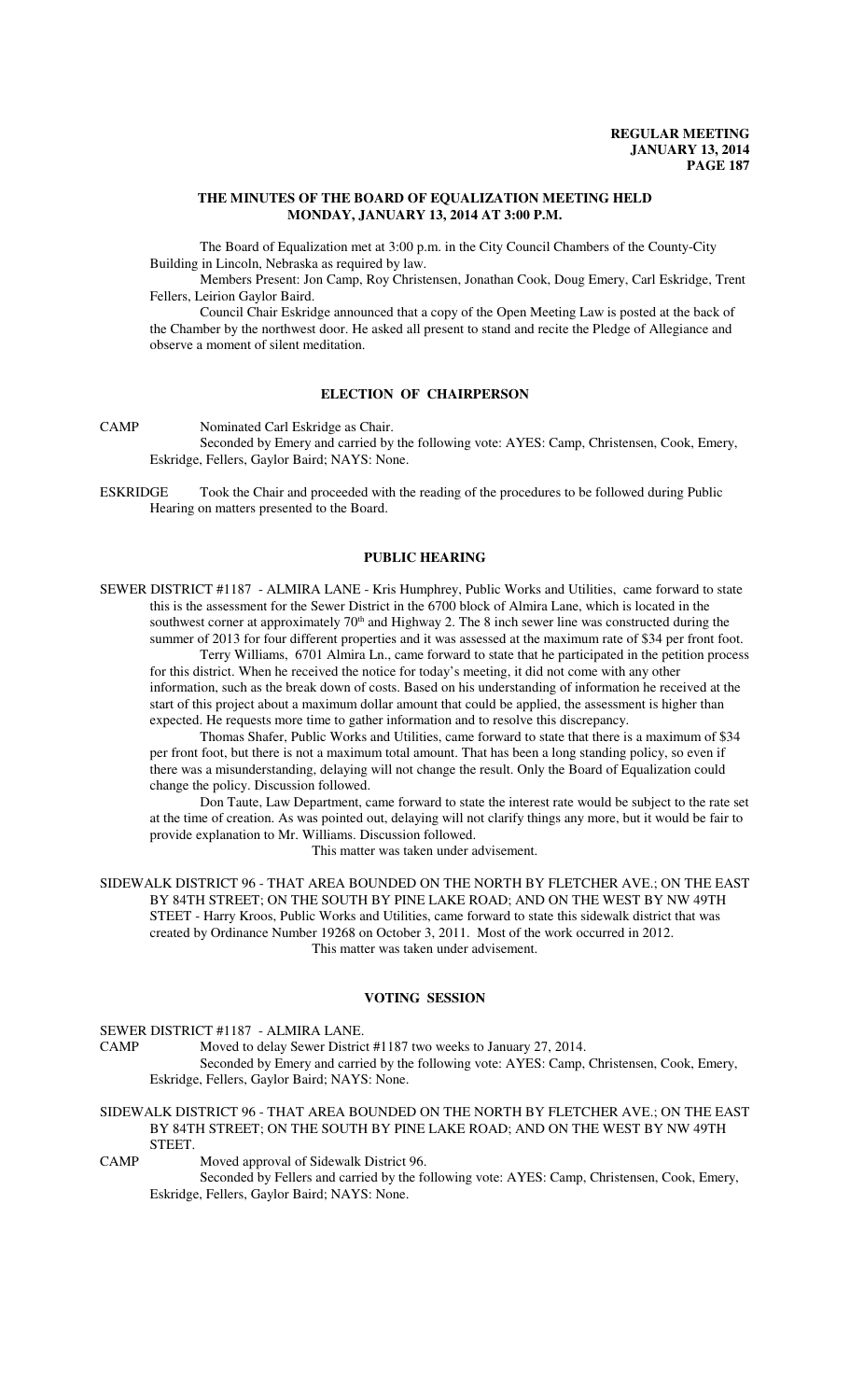# **ADJOURNMENT**

CAMP Moved to adjourn the Board of Equalization Meeting. Seconded by Emery and carried by the following vote: AYES: Camp, Christensen, Cook, Emery, Eskridge, Fellers, Gaylor Baird; NAYS: None.

**3:24 P.M.**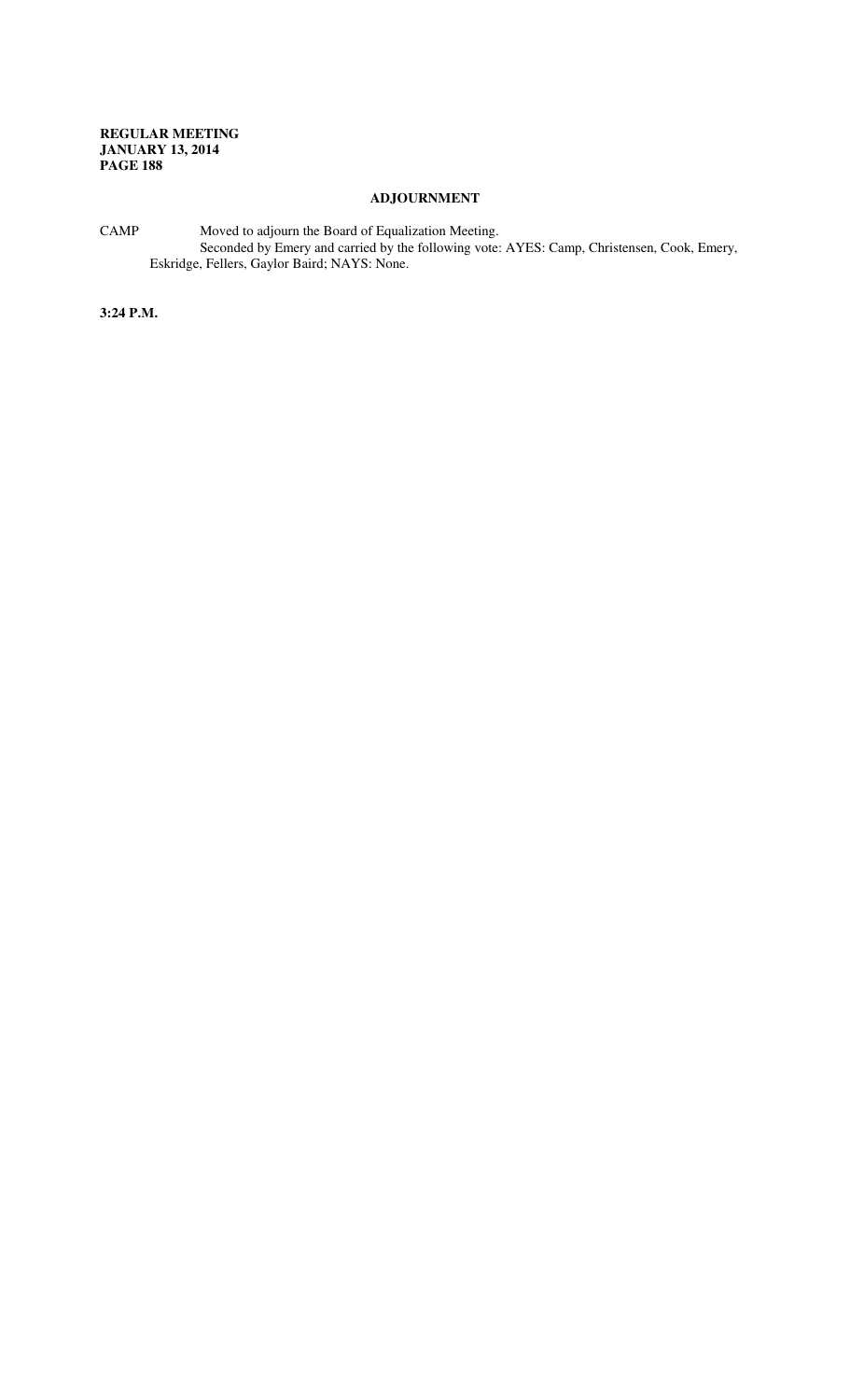# **THE MINUTES OF THE CITY COUNCIL MEETING HELD MONDAY, JANUARY 13, 2014 AT 3:00 P.M.**

The Meeting was called to order at 3:00 p.m. Present: Council Chair Eskridge; Council Members: Camp, Christensen, Cook, Emery, Fellers, Gaylor Baird; City Clerk, Teresa J. Meier.

Council Chair Eskridge announced that a copy of the Open Meetings Law is posted at the back of the Chamber by the northwest door. He asked all present to stand and recite the Pledge of Allegiance and observe a moment of silent meditation.

# **READING OF THE MINUTES**

CAMP Having been appointed to read the minutes of the City Council proceedings of January 06, 2014, reported having done so, found same correct.

Seconded by Christensen & carried by the following vote: AYES: Camp, Christensen, Cook, Emery, Eskridge, Fellers, Gaylor Baird; NAYS: None.

# **MAYOR'S AWARD OF EXCELLENCE**

Mayor Beutler came forward to present the Award of Excellence for December, 2013 to Damon Wirth, firefighter and paramedic with Lincoln Fire and Rescue, in the categories of Customer Relations and Productivity. Damon came to the department with a wealth of knowledge and experience and now acts as a Paramedic Instructor and Canine Search Specialist. Additionally, he is trained in procedures that are only used in rare, life threatening emergencies for which only the best receive training. In 2008, he volunteered to join Search and Rescue. When a search dog was donated to the Task Force, Damon was selected to be handler. After four years of training, his dog, George, is now fully accredited. They are inseparable and ready to deploy at a moment's notice in case of a local or national disaster. He now coordinates all dog training, often on his own time . Because of his efforts, the Task Force canine search dogs are some of the best in country.

Fire Captain John Huff came forward to state for the record that Mr. Wirth was nominated by Fire Captain Dustin Morton. Damon is the type of person the Department would like to have more of. Everything he does is excellent and he deserves this award.

Damon came forward to introduce his family and humbly accept his award. He expressed how much the award means to him and that the citizens of Lincoln should know that this is one of the best fire departments with the best working dogs in the country.

## **PUBLIC HEARING**

CLERK Requested a motion to set the hearing date of Monday, January 27, 2014 at 5:30 p.m. to consider the Application of TDP Phase Two, LLC dba Hyatt Place Lincoln Haymarket for a Class C & Class E Liquor License at 600 Q Street.

CHRISTENSEN So moved.

Seconded by Gaylor Baird and carried by the following vote: AYES: Camp, Christensen, Cook, Emery, Eskridge, Fellers, Gaylor Baird; NAYS: None.

(See Resolution under "COUNCIL ACTION")

MANAGER APPLICATION OF SAVANNA CARMAN FOR TRIPLE D LLC DBA DINO'S EASTSIDE GRILLE AT 2901 S. 84TH ST., SUITE L - Savanna Carman, 431 N. Coddington, came forward to take the oath and answer questions. She stated Dino's Eastside Grille has been open 7 years and she has one year of experience there.

This matter was taken under advisement.

APPLICATION OF CEREUS SNOWBIRDS, LLC DBA BODEGA'S ALLEY FOR A CLASS C LIQUOR LICENSE AT 1418 O STREET;

MANAGER APPLICATION OF RYAN C. DETLEFSEN FOR CEREUS SNOWBIRDS, LLC DBA BODEGA'S ALLEY 1418 O STREET - Ryan C. Detlefsen, 811 S. 38<sup>th</sup> St. Ct., came forward to take the oath and answer questions. Bodega's has been open since 1996. Mr. Detlefsen worked for Cliff's for 10 years, and they have now taken over Bodega's.

This matter was taken under advisement.

CREATING A MAINTENANCE BUSINESS IMPROVEMENT DISTRICT FOR THE MAINTENANCE, REPAIR AND RECONSTRUCTION OF CERTAIN PUBLIC FACILITIES AND IMPROVEMENTS WITHIN THE AREA GENERALLY LOCATED ALONG THE WEST LINE OF OUTLOT C, WEST HAYMARKET ADDITION FROM APPROXIMATELY K STREET ON THE SOUTH, NORTH TO N STREET AND CONTINUING NORTH ALONG THE CENTER LINE OF PINNACLE ARENA DRIVE TO APPROXIMATELY 9TH AND 10TH STREETS, THENCE SOUTH TO R STREET, THENCE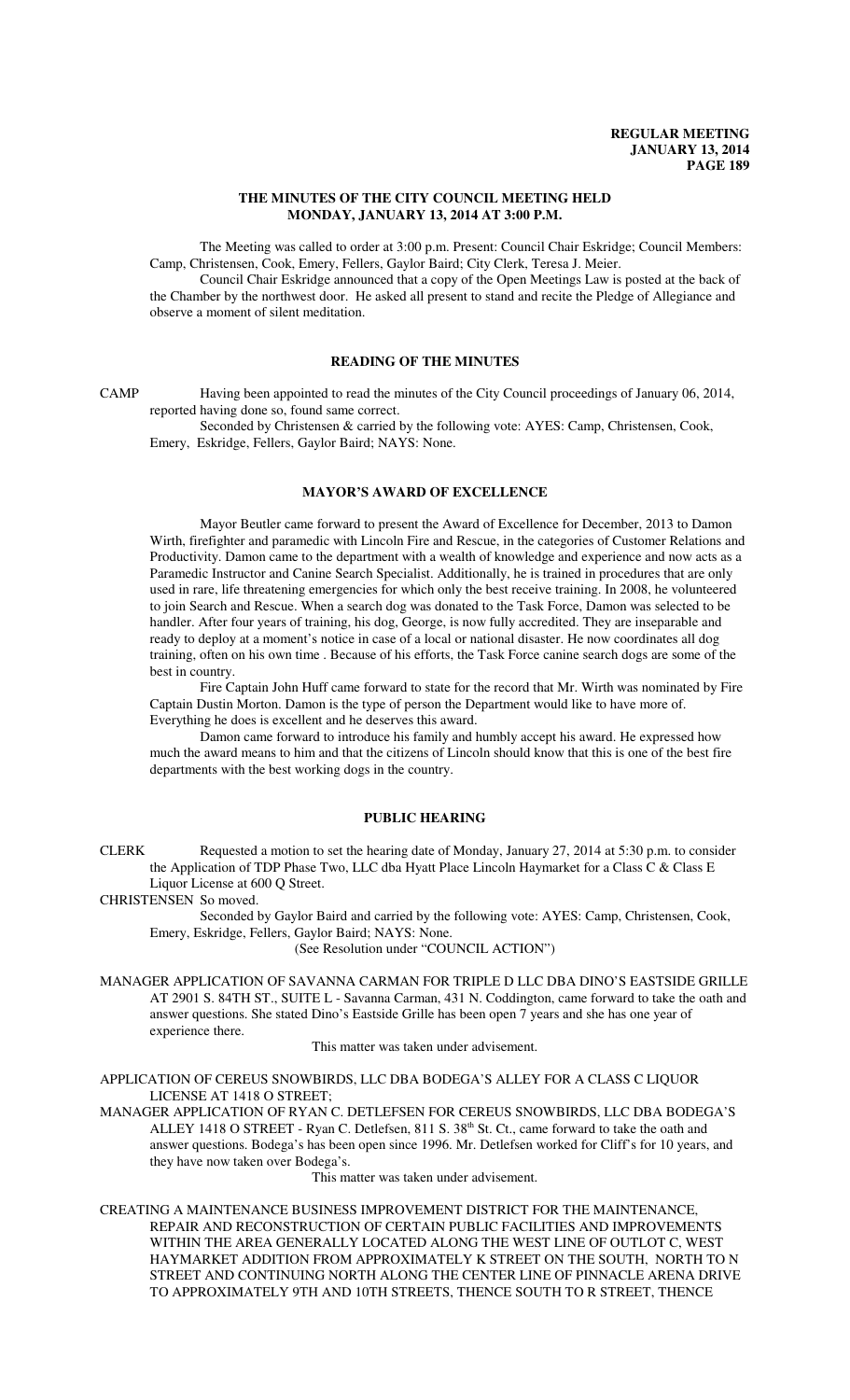WEST TO 7TH STREET, THENCE SOUTH TO O STREET, THENCE EAST TO 8TH STREET, THENCE SOUTH TO THE ALLEY SOUTH OF N STREET, THENCE WEST TO THE EAST LINE OF OUTLOT C, WEST HAYMARKET ADDITION, TO BE KNOWN AS THE WEST HAYMARKET/DOWNTOWN MAINTENANCE BUSINESS IMPROVEMENT DISTRICT (WHM MAINTENANCE BID) AND PROVIDING FOR SPECIAL ASSESSMENTS TO BE IMPOSED WITHIN THE DISTRICT;

- CREATING A MANAGEMENT BUSINESS IMPROVEMENT DISTRICT FOR THE PURPOSE OF PROVIDING WORK AND IMPROVEMENT PROGRAMS WITHIN THE AREA ROUGHLY BOUNDED BY PINNACLE ARENA DRIVE ON THE WEST AND NORTH, NORTH 10TH STREET ON THE EAST, AND Q, R AND N STREETS ON THE SOUTH TO BE KNOWN AS THE WEST HAYMARKET/DOWNTOWN MANAGEMENT BUSINESS IMPROVEMENT DISTRICT (WHM MANAGEMENT BID) AND PROVIDING FOR SPECIAL ASSESSMENTS TO BE IMPOSED WITHIN THE DISTRICT;
- CREATING A CORE MANAGEMENT BUSINESS IMPROVEMENT DISTRICT FOR THE PURPOSE OF PROVIDING WORK AND IMPROVEMENT PROGRAMS WITHIN THE AREA GENERALLY BOUNDED BY PINNACLE ARENA DRIVE ON THE WEST AND NORTH, NORTH 8TH AND NORTH 9TH STREETS ON THE EAST, AND O AND N STREETS ON THE SOUTH, TO BE KNOWN AS THE WEST HAYMARKET/DOWNTOWN CORE MANAGEMENT BUSINESS IMPROVEMENT DISTRICT (WHM CORE BID) AND PROVIDING FOR SPECIAL ASSESSMENTS TO BE IMPOSED WITHIN THE DISTRICT - David Landis, Director of Urban Development, came forward to state this is the third of three required steps in the creation of these Business Improvement Districts (BIDs), which will expand the boundaries of the existing downtown BIDs into the West Haymarket. These Districts help to cover costs of and manage activities like trash removal, graffiti control, recycling, landscaping, decorations and promotion, that the City might otherwise exclusively pay for and oversee. Under this arrangement, the City pays approximately half of the maintenance costs, and no management or promotion costs. Discussion followed.

John Kay, 6048 Old Farm Cir., came forward as Chairman of the BID Board to state that the Board was comprised of eleven members representing various business and property interests within the West Haymarket area. The purpose of their Board was to prepare recommendations. All issues were systematically worked through in a comprehensive and thoughtful way over the course of four meetings held over a six week period.

Mike Tavlin, 340 Victory Lane, came forward as Chief Financial Officer for Speedway Motors, in support of the BIDs. This prosed expansion will include several Speedway properties. Despite the financial impact, maintaining the properties is a matter of fairness and guests will enjoy all of the benefits.

Will Scott, 440 N. 8<sup>th</sup> St., came forward representing WRK, LLC in support of the creation of the BIDs.

Scott Richardson, 6533 Pheasant Run Pl., came forward as President of Lincoln Haymarket Development Corporation in support of these items.

This matter was taken under advisement.

AMENDING SECTION 2.76.400 OF THE LINCOLN MUNICIPAL CODE RELATING TO LEAVES OF ABSENCE WITHOUT PAY TO INCLUDE PROVISIONS FOR A TEMPORARY LOSS OF FUNDING - Doug McDaniel, Director of Human Resources Department, came forward to state that there are several Federally funded positions throughout the City. During the Federal Government furlough last fall, the City lost funding and moved forward by reducing work force because there was no language to provided for leaves of absence without pay. This language will allow for leave for up to ninety days, which is expected to be a sufficient amount of time. Discussion followed.

This matter was taken under advisement.

AMENDING THE PAY SCHEDULES OF EMPLOYEES WHOSE CLASSIFICATIONS ARE ASSIGNED TO THE PAY RANGE PREFIXED BY THE LETTERS X, M AND E BY CHANGING THE CLASS TITLES OF PERSONNEL CLERK, PERSONNEL COORDINATOR AND PERSONNEL OPERATIONS SPECIALIST TO HUMAN RESOURCES CLERK, HUMAN RESOURCES COORDINATOR AND HUMAN RESOURCES OPERATIONS SPECIALIST;

AMENDING THE PAY SCHEDULES OF EMPLOYEES WHOSE CLASSIFICATIONS ARE ASSIGNED TO THE PAY RANGE PREFIXED BY THE LETTER N TO DELETE THE CLASSIFICATION OF FIRE AIR TECHNICIAN;

AMENDING THE PAY SCHEDULES OF EMPLOYEES WHOSE CLASSIFICATIONS ARE ASSIGNED TO THE PAY RANGE F (IAFF) TO ADD THE CLASSIFICATION OF FIRE AIR TECHNICIAN - Doug McDaniel, Director of Human Resources, came forward to state Bill No. 14-5 is a technical action to change job titles with "Personnel" to "Human Resources" to match the department name change. This will have no fiscal impact. The next items make adjustments to the Fire Air Technician classification, a position which was approved and hired. There was no market data specific to this position, so comparable positions were used to make determinations. The Fire Union asked for the clarification in the F Range. There is no fiscal impact and this falls under the civilian benefit plan, not the Police and Fire Pension.

This matter was taken under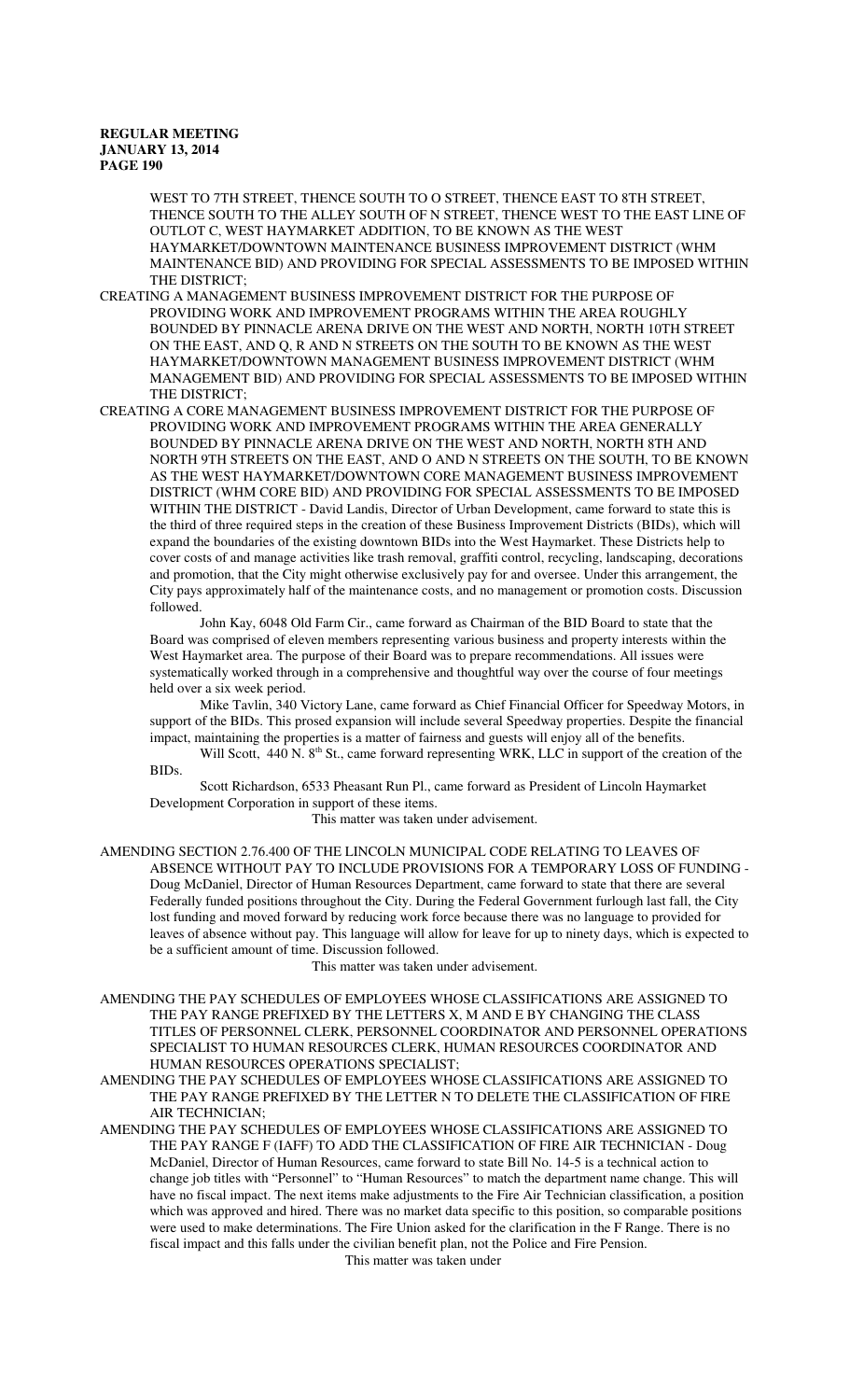CHANGE OF ZONE 13026 – APPLICATION OF HOPPE BROTHERS, LLC FOR A CHANGE OF ZONE FROM B-4 LINCOLN CENTER BUSINESS DISTRICT TO B-4 LINCOLN CENTER BUSINESS DISTRICT PUD ON PROPERTY GENERALLY LOCATED AT S. 21ST ST. AND N ST. FOR A PLANNED UNIT DEVELOPMENT DISTRICT DESIGNATION OF SAID PROPERTY; AND FOR APPROVAL OF A MIXED USE DEVELOPMENT INCLUDING RESIDENTIAL AND COMMERCIAL USES, WITH MODIFICATIONS TO THE DESIGN STANDARDS, ZONING ORDINANCE, AND LAND SUBDIVISION ORDINANCE - Tom Huston, 233 S. 13<sup>th</sup> St., Ste. 1900, came forward to state this is the land use component for this project. This is an unusual, high density, urban project designed for people who live and work downtown, so it will not be dominated by automobiles. It was decided that green space would add more value than traditional sidewalk, so a contrasting pedestrian walkway will be added as part of the roadway. This concept that will work well here. Discussion followed.

Fred Hoppe, 1600 Stony Hill Rd., was available to answer questions.

This matter was taken under advisement.

CHANGE OF ZONE 13027 – APPLICATION OF LINCOLN PARKS AND RECREATION FOR A CHANGE OF ZONE FROM P PUBLIC USE DISTRICT TO P PUBLIC USE DISTRICT WITH LANDMARK OVERLAY TO DESIGNATE THE MUNY BUILDING, GENERALLY LOCATED AT 23RD AND N STS., AS A LANDMARK - Ed Zimmer, Planning Department, came forward to state the Historical Society has an interest in the long-term use of this building, especially as the surrounding area is under development. In 1921, this public building was used as a pool house. It is currently used by the Parks and Recreation Department and is in very good condition. Included in the preservation standards is an exception to indicate that if the City ever transfers ownership of this building to another party, the Historical Society will be consulted. Discussion followed.

This matter was taken under advisement.

AMENDING TITLE 28 OF THE LINCOLN MUNICIPAL CODE BY ADDING A NEW CHAPTER 28.03, REGULATIONS FOR POST CONSTRUCTION STORMWATER MANAGEMENT

AMENDING THE CITY OF LINCOLN DRAINAGE CRITERIA MANUAL BY REPLACING CHAPTER 8 WITH NEW PROVISIONS FOR THE PURPOSES OF PROVIDING REQUIREMENTS AND CRITERIA TO MANAGE WATER QUALITY FROM RAINFALL AMOUNTS TO DIMINISH ADVERSE IMPACTS TO HEALTH, SAFETY AND WELFARE OF THE CITIZENS OF LINCOLN - Miki Esposito, Director of Public Works, came forward to state that in accordance with National Pollutant Discharge Elimination System (NPDES) management policies, the City must adopt local post-construction control standards. In the past, best management practices included moving stormwater away from developments quickly. Now the emphasis is on slowing the water down while moving it, so it has time to filter through soil to help with water quality and to avoid sedimentation problems. This recommendation allows for a two year sunrise provision so that over that period of time, analysis and discussion can occur regarding its impacts on stakeholders. Discussion followed.

Wilbur Dasenbrock, 1449 Meadow Dale Dr., came forward to state that good water management practices are a benefit to public health, and these provisions are good for the City.

Mike Eckert, Civil Design Group, came forward to thank Public Works for making admustments to consider impacts since these requirements will add another cost for developers that will ultimately be passed on to buyers. It is important to make sure these controls focused on post-construction practices are targeting problem areas since they will come at a cost.

Brad Hulse, Realtors Association of Lincoln, came forward to state that there are questions and concerns regarding unintended long-term consequences of these provisions, such as maintenance and repair responsibilities falling upon individual homeowners who are without a neighborhood association. Discussion followed.

Lorrie Bensen, Clean Water Task Force, came forward to state that the Task Force is comprised of a diverse group of stakeholders representing varied interests. The hope of facilitators is to have an open process, with plenty of time and options for all ideas to be captured.

Miki Esposito returned for rebuttle. She stated that the concerns represented are legitimate since this is an unfunded mandate which will impact stakeholders and the City. There is a requirement that developers submit a maintenance plan at the time of development. Another option is the ability to opt into a program where the City takes on inspection and maintenance responsibilities. This would be funded by an annual permit fee. Drainage ponds are an example of an existing working model for a similar scenario. Discussion followed.

# **4:40 P.M.**

Council Chair Eskridge paused Public Hearing for a moment to recognize and welcome Linda Major, Assistant Vice Chancellor at the University of Nebraska, Lincoln, and a delegation of accomplished young adults from South Africa, Angola, Mozambique and Zimbabwe, who are visiting Nebraska and the United States to learn about the government.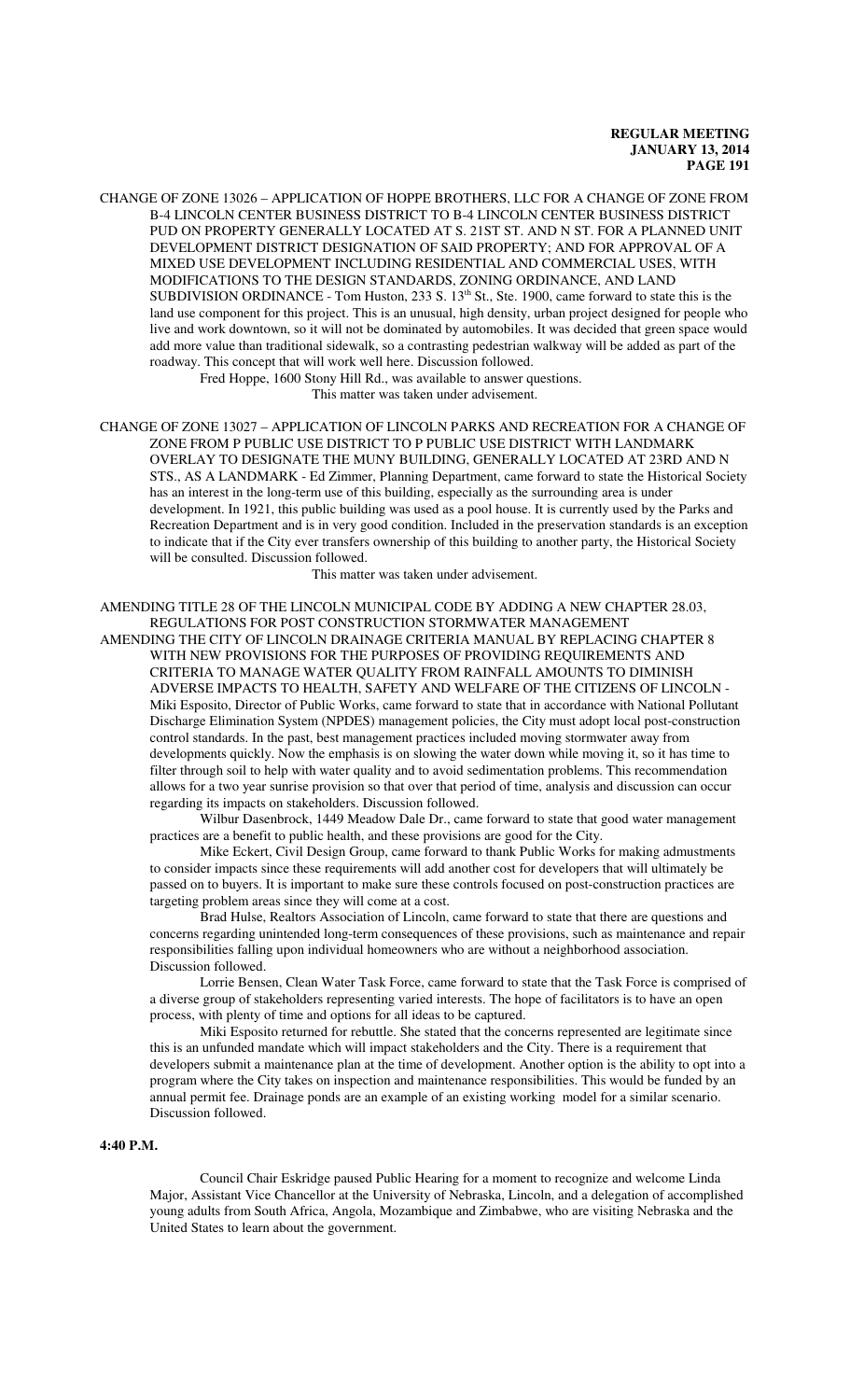#### **4:42 P.M.**

Ben Higgins, Public Works Department, came forward to state that estimated inspection costs will be \$150 per year, and the City would be willing to take that on. Maintenance is figured at an amount between 2% and 10% of actual construction cost. There are areas in Lincoln who have worked together to create accepted types of water management solutions, and the results are beautiful, usable riparian areas that are actually less expensive to maintain. Surrounding cities and states all have these water quality ordinances. Discussion followed.

This matter was taken under advisement.

APPROVING AN INTERLOCAL SERVICE AGREEMENT BETWEEN THE CITY OF LINCOLN AND THE BOARD OF REGENTS OF THE UNIVERSITY OF NEBRASKA FOR DEVELOPMENT OF ONLINE FOOD HANDLER TRAINING PROGRAMS;

APPROVING AN INTERLOCAL SERVICE AGREEMENT BETWEEN THE CITY OF LINCOLN AND THE UNIVERSITY OF NEBRASKA-LINCOLN OFFICE OF ONLINE AND DISTANCE EDUCATION TO PROVIDE THE ONLINE PORTAL FOR ONLINE FOOD HANDLER AND CITY ALCOHOL SERVER/SELLER TRAINING PROGRAMS AND THE ASSOCIATED TECHNICAL SUPPORT - Judy Halstead, Director of Health Department, came forward to state these are renewal agreements with the University. The second agreement is relatively new and is related to newer alcohol regulations. The items have been separated because they are through two separate University offices. Each is for \$15,000. This matter was taken under advisement.

APPROVING AN AGREEMENT BETWEEN THE CITY OF LINCOLN ON BEHALF OF THE LINCOLN-LANCASTER COUNTY HEALTH DEPARTMENT AND THE CITY OF WAVERLY, NEBRASKA, TO UPDATE THE EXISTING AGREEMENT FOR PROVIDING HEALTH REGULATION INSPECTION AND ENFORCEMENT WITHIN THE CORPORATE LIMITS OF THE CITY OF WAVERLY; APPROVING AN AGREEMENT BETWEEN THE CITY OF LINCOLN ON BEHALF OF THE LINCOLN-LANCASTER COUNTY HEALTH DEPARTMENT AND THE VILLAGE OF MALCOLM, NEBRASKA, TO UPDATE THE EXISTING AGREEMENT FOR PROVIDING HEALTH REGULATION INSPECTION AND ENFORCEMENT WITHIN THE CORPORATE LIMITS OF THE

VILLAGE OF MALCOLM; APPROVING AN AGREEMENT BETWEEN THE CITY OF LINCOLN ON BEHALF OF THE LINCOLN-LANCASTER COUNTY HEALTH DEPARTMENT AND THE CITY OF HICKMAN, NEBRASKA, TO UPDATE THE EXISTING AGREEMENT FOR PROVIDING HEALTH REGULATION INSPECTION AND ENFORCEMENT WITHIN THE CORPORATE LIMITS OF THE CITY OF HICKMAN;

APPROVING AN AGREEMENT BETWEEN THE CITY OF LINCOLN, ON BEHALF OF THE LINCOLN-LANCASTER COUNTY HEALTH DEPARTMENT, AND THE VILLAGE OF FIRTH, NEBRASKA FOR HEALTH REGULATION INSPECTION AND ENFORCEMENT WITHIN THE VILLAGE OF FIRTH - Judy Halstead, Director of Health Department, came forward to state that it has taken a long time to update these interlocal agreements, the oldest of which dates back to 1973. Part of the Health Department's duties as a combined County and City Department is to provide services to surrounding areas outside of Lincoln. These agreements do not allocate any additional funds. This matter was taken under advisement.

APPROVING SMALL TOWN BAR INC. DBA ROADHOUSE BAR & GRILL AS A KENO SATELLITE SITE AT 1501 CENTER PARK RD - Katrina Coffee, Vice President of Marketing for Big Red Keno, came forward with Tim Roland of Roadhouse Bar and Grill to state that this establishment already has Keno and this is merely an ownership change.

This matter was taken under advisement.

AMENDING THE NEBRASKA INNOVATION CAMPUS REDEVELOPMENT AGREEMENT TO EXPAND THE PHASE I PROJECT AREA TO ACCOMMODATE CONSTRUCTION OF A NEW GREENHOUSE COMPLEX - David Landis, Director of Urban Development, came forward to state the change in boundaries is to accommodate the footprint of the \$13.3 million structure that will house a 16,000 square foot, state of the art greenhouse. This is a highly technical structure with a lot of commercial interest. Josh Berger, Tetrad Property Group, LLC, came forward to state progress at Innovation Campus is

moving along faster than anticipated. The Department of Food Science does not have need for these worldclass greenhouses, so they have moved to another building. The scope of this project is slightly larger than originally anticipated, and the area was originally intended to be a parking garage, but it is on the south side, where it receives the most sunlight.

This matter was taken under advisement.

APPROVING A SERVICE AGREEMENT BETWEEN THE CITY OF LINCOLN, ON BEHALF OF THE LINCOLN-LANCASTER COUNTY HEALTH DEPARTMENT, AND LINCOLN PUBLIC SCHOOLS TO ALLOW THE USE OF LPS FACILITIES FOR EMERGENCY MASS CLINIC OPERATIONS - Judy Halstead, Director of Health Department, came forward to state this agreement with Lincoln Public Schools is to use LPS facilities in the event of an emergency. It outlines liability, supplies to be kept on hand at locations, and there are no dollars attached and it.

This matter was taken under advisement.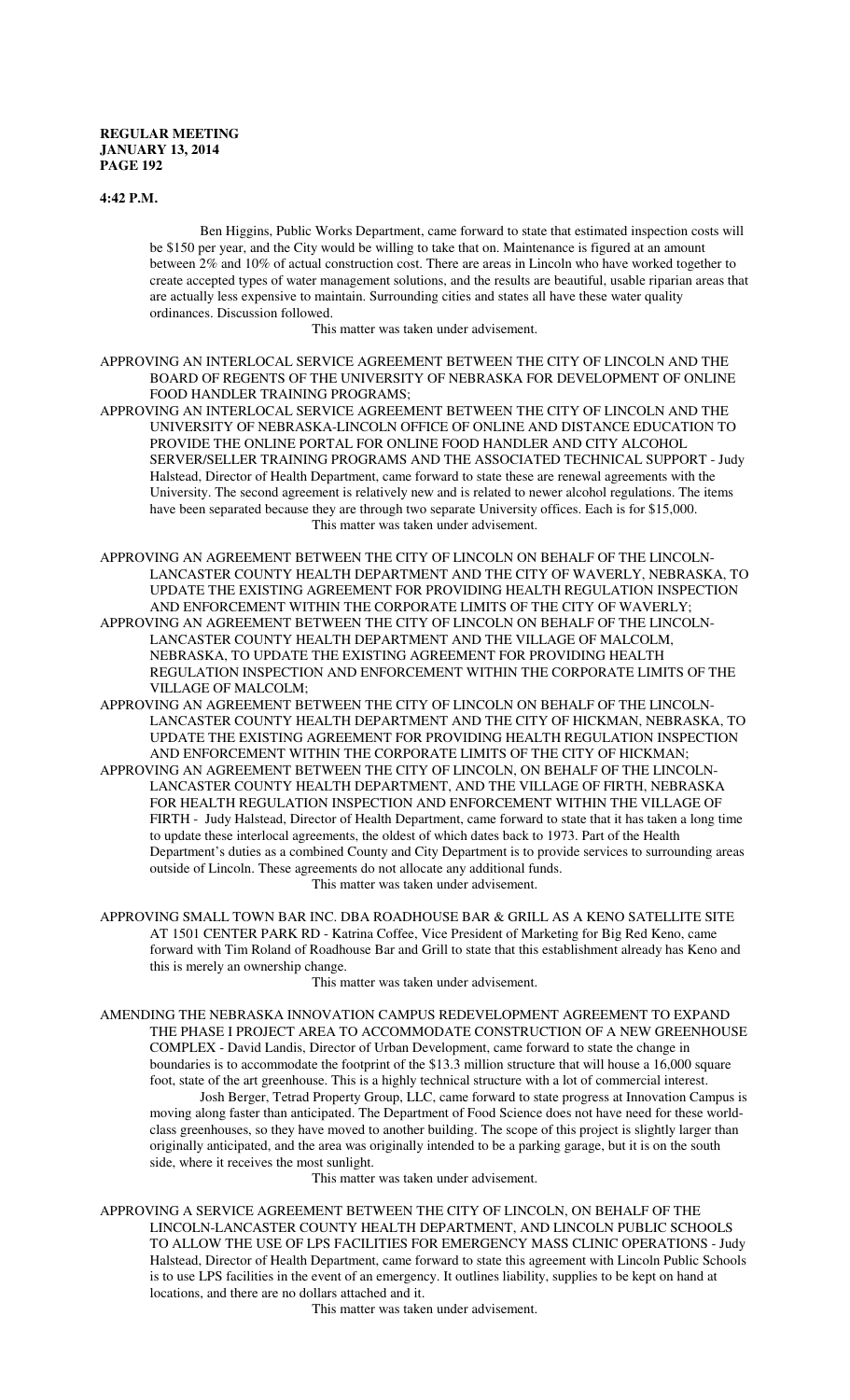APPROVING AN INTERLOCAL AGREEMENT BETWEEN THE CITY OF LINCOLN, LANCASTER COUNTY AND THE NEBRASKA DEPARTMENT OF ADMINISTRATIVE SERVICES FOR PRINTING SERVICES AND SUBSEQUENT MAILING SERVICES FOR A TWO YEAR TERM - Vince Mejor, Purchasing Agent, came forward to state that the State changed the way they operate. In order for them to give the City a price, they require this agreement. There are no monies involved. This matter was taken under advisement.

APPROVING A LPA PROGRAM AGREEMENT BETWEEN THE CITY OF LINCOLN AND THE NEBRASKA DEPT. OF ROADS FOR THE USE OF FEDERAL SURFACE TRANSPORTATION PROGRAM FUNDS FOR PRELIMINARY ENGINEERING, CONSTRUCTION AND CONSTRUCTION ENGINEERING FOR THE 17TH/A, 17TH/D AND 17TH/WASHINGTON TRAFFIC SIGNAL REPLACEMENTS. (STATE PROJECT NO. LCLC-5227(8), CN 13261);

- APPROVING A LPA PROGRAM AGREEMENT BETWEEN THE CITY OF LINCOLN AND THE NEBRASKA DEPT. OF ROADS FOR THE USE OF FEDERAL SURFACE TRANSPORTATION PROGRAM FUNDS FOR PRELIMINARY ENGINEERING, CONSTRUCTION AND CONSTRUCTION ENGINEERING OF THE A STREET/ REGENCY SIGNAL REPLACEMENT. (STATE PROJECT NO. LCLC-5220(5), CN 13262);
- APPROVING A LPA PROGRAM AGREEMENT BETWEEN THE CITY OF LINCOLN AND THE NEBRASKA DEPT. OF ROADS FOR THE USE OF FEDERAL SURFACE TRANSPORTATION PROGRAM FUNDS FOR PRELIMINARY ENGINEERING, CONSTRUCTION AND CONSTRUCTION ENGINEERING OF THE 48TH/CALVERT AND 56TH/CALVERT SIGNAL REPLACEMENT. (STATE PROJECT NO. LCLC-5239(10), CN 13260);
- APPROVING A LPA PROGRAM AGREEMENT BETWEEN THE CITY OF LINCOLN AND THE NEBRASKA DEPT. OF ROADS FOR THE USE OF FEDERAL SURFACE TRANSPORTATION PROGRAM FUNDS FOR PRELIMINARY ENGINEERING, CONSTRUCTION AND CONSTRUCTION ENGINEERING OF THE 48TH/HWY. 2 SIGNAL REPLACEMENT. (STATE PROJECT NO. LCLC-5239(9), CN 13253) - Thomas Schaffer, Public Works and Utilities, came forward to state that this is the first step in the process for updating signals that have reached the end of their working lives. Discussion followed.

This matter was taken under advisement.

APPROVING AN AGREEMENT BETWEEN THE CITY OF LINCOLN AND LANCASTER COUNTY TO ALLOW FOR A JOINT CRACK SEALING CONTRACT ON S. 70TH ST. FROM ROKEBY RD. TO YANKEE HILL RD - Thomas Schaffer, Public Works and Utilities, came forward to state that a section of 70th Street that is being improved by the County is within City boundaries. They asked if the City would like to make repairs at the same time.

This matter was taken under advisement.

APPROVING A FUNDING AGREEMENT BETWEEN THE CITY AND THE NEBRASKA DEPT. OF ROADS FOR RELOCATION OF EXISTING WATERLINE FACILITIES RELATED TO IMPROVEMENTS AT THE INTERSECTION OF U.S. HWY. 6 (W. O ST.) AND S.W. 40TH ST. (PROJECT NO. HSIP-6-6(161), CN 13093) - Thomas Schaffer, Public Works and Utilities, came forward to state this is a Nebraska Department of Roads safety project. The design they have chosen requires the City to relocate a water main.

This matter was taken under advisement.

APPROVING AN AGREEMENT BETWEEN THE CITY OF LINCOLN AND WATERSHED INVESTMENT CONSULTANTS, INC. TO PROVIDE INVESTMENT CONSULTING SERVICES REGARDING THE POLICE AND FIRE PENSION FOR A THREE YEAR TERM EXPIRING DECEMBER 31, 2016 - Doug McDaniel, Director of Human Resources, came forward to state the Request for Proposal Committee received twelve respondents and ultimately accepted the proposal of Watershed Investment Consultants, Inc., who work exclusively with public sector clients dealing with defined benefit plans. Discussion followed.

This matter was taken under advisement.

URBAN DESIGN REVIEW 13066 – APPEAL OF DONALD J. ARENA FROM THE PLANNING DIRECTOR'S DENIAL OF A WAIVER OF DOWNTOWN DESIGN STANDARDS TO WAIVE THE REQUIRED WINDOWS ON THE NORTH FACADE AND THE REQUIREMENT PROHIBITING STUCCO ON THE LOWER 20 FEET OF THE FACADE, ON PROPERTY GENERALLY LOCATED AT 1823 O STREET - Don Arena, 1930 Surfside Dr., came forward to state that the permits he applied for were approved so he went forward with improvements under the assumption that he was meeting the design standards. He was unaware of the design requirements until after the \$14,000 facade project was completed. Now there has been no construction for three months. The code requiring windows was not established for this type of business. Mr. Arena requests some type of arrangement wherein he could get use out of the facade that is now in place and have time to keep the business running and make other improvements. Discussion followed.

Marvin Krout, Director of Planning, came forward to answer Council questions. He confirmed that errors were made by both Mr. Arena, and the City. Discussion followed.

Rick Peo, Law Department, came forward to state that the resolution in front of Council is for denial, so if more time is needed for consideration, it would be better to move forward with a motion to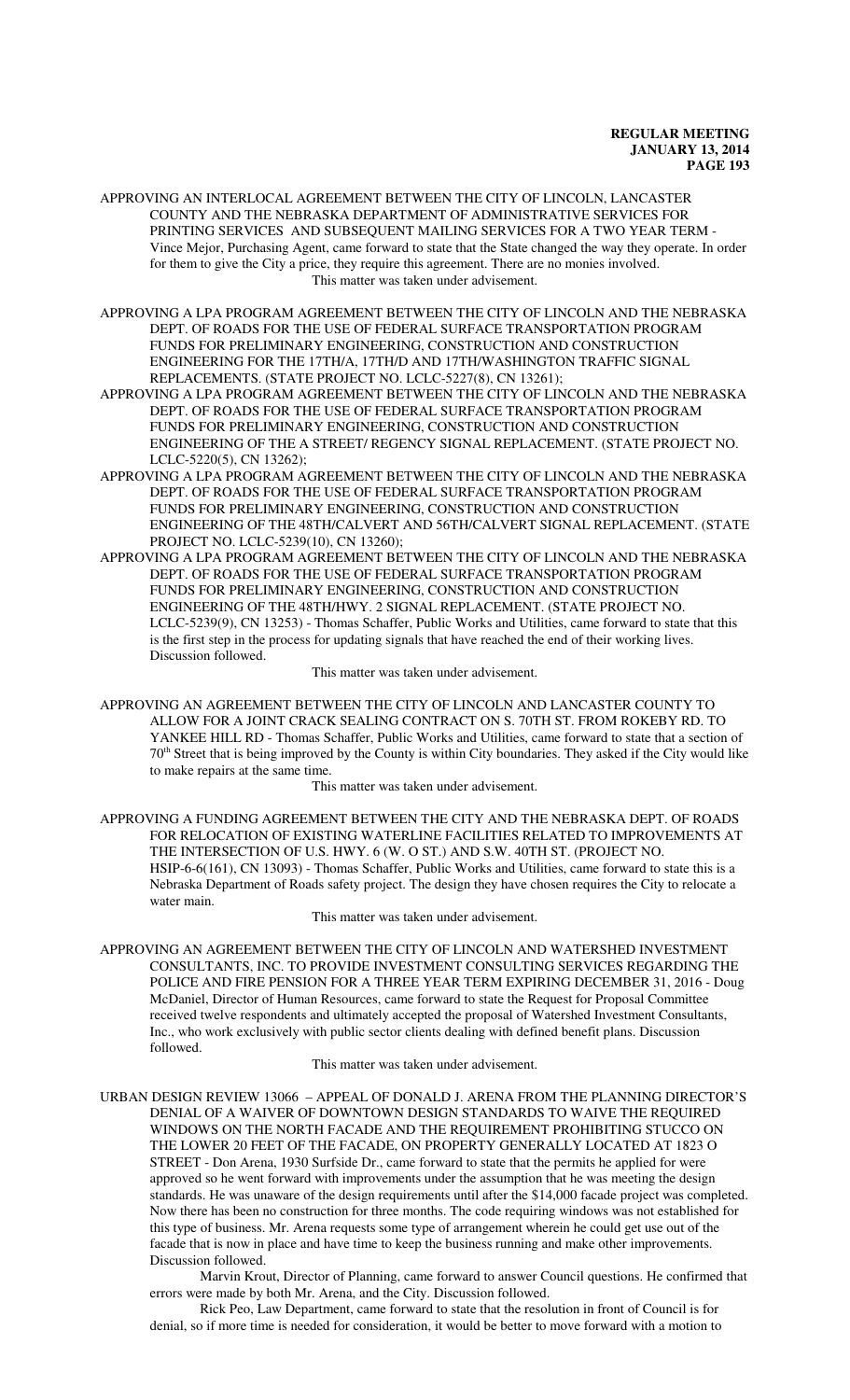delay. It is also important to consider long-term consequences, such as timelines, enforcement, and financial impacts, if any type of exception or special arrangement is made in this situation. Discussion followed. This matter was taken under advisement.

USE PERMIT 13011 – APPLICATION OF BREHM ENTERPRISES, INC. TO DEVELOP 50,200 SQ. FT. OF COMMERCIAL SPACE, WITH A REQUEST TO WAIVE THE REQUIRED FRONT YARD SETBACKS FOR BUILDINGS AND PARKING LOTS ALONG RUSSWOOD PARKWAY AND COLLEGE PARK DRIVE, ON PROPERTY GENERALLY LOCATED N. 84TH ST. AND O ST - Mike Eckert, Civil Design Group, came forward on behalf of Brehm Enterprises, Inc. to state that a potential user of this site wants to move closer to O Street. Planning Department was consulted to implement Reform Standards. This site is bounded by four existing streets and is difficult to work with. Discussion followed. This matter was taken under advisement.

APPROVING APPROPRIATIONS IN THE AMOUNT OF \$140,000.00 FROM THE OPERATION OF KENO LOTTERY FUNDS FOR VARIOUS HUMAN SERVICES (ROUND 38) AND ALLOCATING \$1,000.00 TO THE 2014 H.S. EMERGENCY FUND AND \$50,000.00 TO YEAR 1 OF THE ADULT RECIDIVISM REDUCTION PROJECT FOR A TOTAL OF \$191,000.00 - Kit Boesch, Human Services, came forward to state that after sending out a request for proposals, Human Services is recommending twenty-two agencies to fund. The Emergency Fund was used to hire three Americorps members and now that fund is being rebuilt. The Keno Committee also encouraged funding a single project that could have significant impact, so \$50,000 is going toward the Adult Recidivism Project. Discussion followed. This matter was taken under advisement.

# **COUNCIL ACTION**

# **SETTING THE HEARING DATE**

SETTING THE HEARING DATE OF MONDAY, JANUARY 27, 2014, AT 5:30 P.M. ON THE APPLICATION OF TDP PHASE TWO, LLC DBA HYATT PLACE LINCOLN HAYMARKET FOR CLASS C & CLASS E LIQUOR LICENSES LOCATED AT 600 Q STREET - CLERK read the following resolution, introduced by Roy Christensen, who moved its adoption:

A-88025 BE IT RESOLVED by the City Council, of the City of Lincoln, that a hearing date is hereby set for Monday, January 27, 2014, at 5:30 p.m. or as soon thereafter as possible in the City Council Chambers, County-City Building, 555 S. 10th St., Lincoln, NE for the application of TDP Phase Two, LLC dba Hyatt Place Lincoln Haymarket for Class C & E liquor licenses located at 600 Q Street.

If the Police Dept. is unable to complete the investigation by said time, a new hearing date will be set.

Introduced by Roy Christensen

Seconded by Gaylor Baird and carried by the following vote: AYES: Camp, Christensen, Cook, Emery, Eskridge, Fellers, Gaylor Baird; NAYS: None.

# **REPORTS OF CITY OFFICERS**

APPOINTING CAMEYA RAMIREZ-ROUSSEAU TO THE CITIZEN POLICE ADVISORY BOARD FOR A TERM EXPIRING NOVEMBER 17, 2014 - CLERK read the following resolution, introduced by Leirion Gaylor Baird, who moved its adoption:

A-88026 BE IT RESOLVED by the City Council of the City of Lincoln, Nebraska:

That the appointment of Cameya Ramirez-Rousseau to the Citizen Police Advisory Board for a term expiring November 17, 2014, is hereby approved.

Introduced by Leirion Gaylor Baird

Seconded by Christensen and carried by the following vote: AYES: Camp, Christensen, Cook, Emery, Eskridge, Fellers, Gaylor Baird; NAYS: None.

APPOINTING REBECCA GARRETT-FERGUSON TO THE POLICE AND FIRE PENSION PLAN INVESTMENT BOARD FOR A TERM EXPIRING SEPTEMBER 1, - CLERK read the following resolution, introduced by Leirion Gaylor Baird, who moved its adoption:

A-88027 BE IT RESOLVED by the City Council of the City of Lincoln, Nebraska:

That the appointment of Rebecca Garrett-Ferguson to the Police and Fire Pension Plan Investment Board for a term expiring September 1, 2017, is hereby approved.

Introduced by Leirion Gaylor Baird

Seconded by Christensen and carried by the following vote: AYES: Camp, Christensen, Cook, Emery, Eskridge, Fellers, Gaylor Baird; NAYS: None.

REAPPOINTING MICHEAL Q. THOMPSON TO THE HUMAN RIGHTS COMMISSION FOR A TERM EXPIRING DECEMBER 31, 2016 - CLERK read the following resolution, introduced by Leirion Gaylor Baird, who moved its adoption: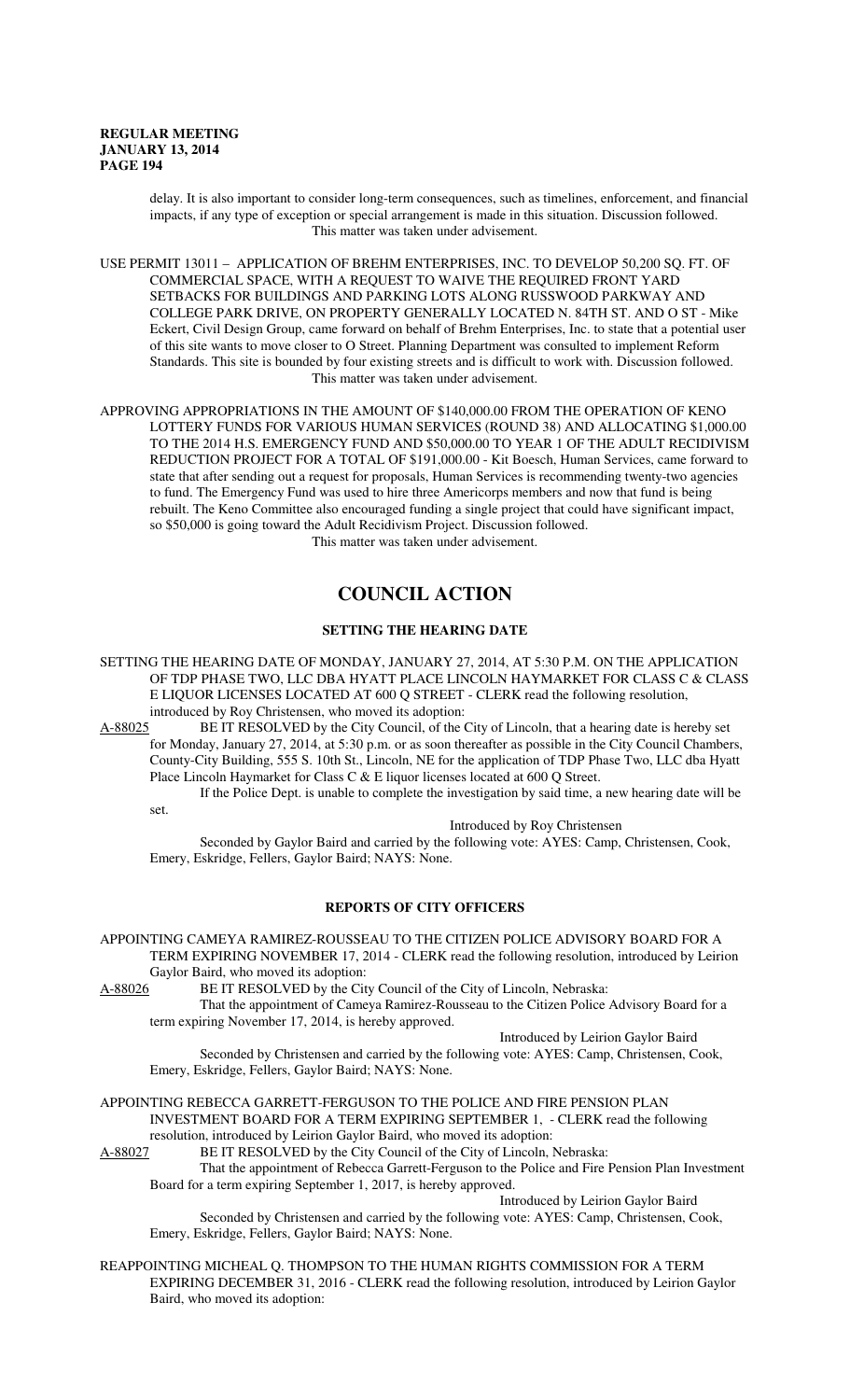A-88028 BE IT RESOLVED by the City Council of the City of Lincoln, Nebraska: That the reappointment of Micheal Q. Thompson to the Human Rights Commission for a term expiring December 31, 2016, is hereby approved.

Introduced by Leirion Gaylor Baird

Seconded by Christensen and carried by the following vote: AYES: Camp, Christensen, Cook, Emery, Eskridge, Fellers, Gaylor Baird; NAYS: None.

APPOINTING CINDY REMPE TO THE AIR POLLUTION CONTROL ADVISORY BOARD FOR A TERM EXPIRING SEPTEMBER 1, 2016 - CLERK read the following resolution, introduced by Leirion Gaylor Baird, who moved its adoption:<br>A-88029 BE IT RESOLVED by

BE IT RESOLVED by the City Council of the City of Lincoln, Nebraska: That the appointment of Cindy Rempe to the Air Pollution Control Advisory Board for a term expiring September 1, 2016, is hereby approved.

Introduced by Leirion Gaylor Baird

Seconded by Christensen and carried by the following vote: AYES: Camp, Christensen, Cook, Emery, Eskridge, Fellers, Gaylor Baird; NAYS: None.

RESOLUTION APPROVING THE DISTRIBUTION OF FUNDS REPRESENTING INTEREST EARNINGS ON SHORT-TERM INVESTMENTS OF IDLE FUNDS DURING THE MONTH ENDED NOVEMBER 30, 2013 - CLERK read the following resolution, introduced by Jon Camp, who moved its adoption:

A-88030 BE IT RESOLVED by the City Council of the City of Lincoln, Nebraska: That during the month ended November 30, 2013 \$64,035.95 was earned from the investments of "IDLE FUNDS". The same is hereby distributed to the various funds on a pro-rata basis using the balance of each fund and allocating a portion of the interest on the ration that such balance bears to the total of all fund balances.

Introduced by Jon Camp

Seconded by Fellers and carried by the following vote: AYES: Camp, Christensen, Cook, Emery, Eskridge, Fellers, Gaylor Baird; NAYS: None

RESOLUTION APPROVING THE CITY OF LINCOLN'S INVESTMENT ACTIVITY REPORT FROM THE CITY TREASURER FOR THE FIRST QUARTER, FISCAL YEAR 2013-2014, ENDING NOVEMBER 30, 2013 - CLERK read the following resolution, introduced by Jon Camp, who moved its adoption:

A-88031 BE IT HEREBY RESOLVED BY THE CITY COUNCIL of the City of Lincoln, Nebraska: That the Investment Activity report and attached list of investments be confirmed and approved, and the City Treasurer is hereby directed to hold said investments until maturity unless otherwise directed by the City Council.

Introduced by Jon Camp

Seconded by Fellers and carried by the following vote: AYES: Camp, Christensen, Cook, Emery, Eskridge, Fellers, Gaylor Baird; NAYS: None

REPORT FROM CITY TREASURER OF CITY CASH ON HAND AT THE CLOSE OF BUSINESS NOVEMBER 30, 2013 - CLERK presented said report which was placed on file in the Office of the City Clerk. **(5-21)**

LINCOLN ELECTRIC SYSTEM FINANCIAL & OPERATING STATEMENT FOR NOVEMBER 2013 - CLERK presented said report which was placed on file in the Office of the City Clerk. **(40)**

CLERK'S LETTER AND MAYOR'S APPROVAL OF RESOLUTIONS AND ORDINANCES PASSED BY THE CITY COUNCIL ON DECEMBER 9, 2013 - CLERK presented said report which was placed on file in the Office of the City Clerk. **(27-1)**

# **PETITIONS & COMMUNICATIONS**

# **REFERRED TO THE PLANNING DEPARTMENT:**

Change of Zone 13028 - Requested by Mark Hunzeker from P Public Use District to R-3 Residential District, on property generally located at South 70th Street and "O" Street (300 South 70th Street). Change of Zone 13029 - Requested by US Properties from AGR Agricultural Residential District to H-3 Highway Commercial District, on property generally located at Highway 2 and Pine Lake Road. Special Permit 1405A - Requested by Sanine Beck to allow an early childhood care facility for up to 45 children and five adult staff, on property located at 6200 Pine Lake Road.

Special Permit 1960A - Requested by Seacrest & Kalkowski for an amendment to the Grandview Heights Community Unit Plan for two additional lots with a request to waive design standards to allow Pine Tree Lane to be a rural road cross section with sidewalk aligned only on the south side of the roadway, along with the waiver of street trees and ornamental lighting granted with the existing Grandview Heights Community Unit Plan, on property generally located at North 7th Street to North 14th Street, Ogden/Superior Street to north of Pine Tree Lane and Hilltop Road.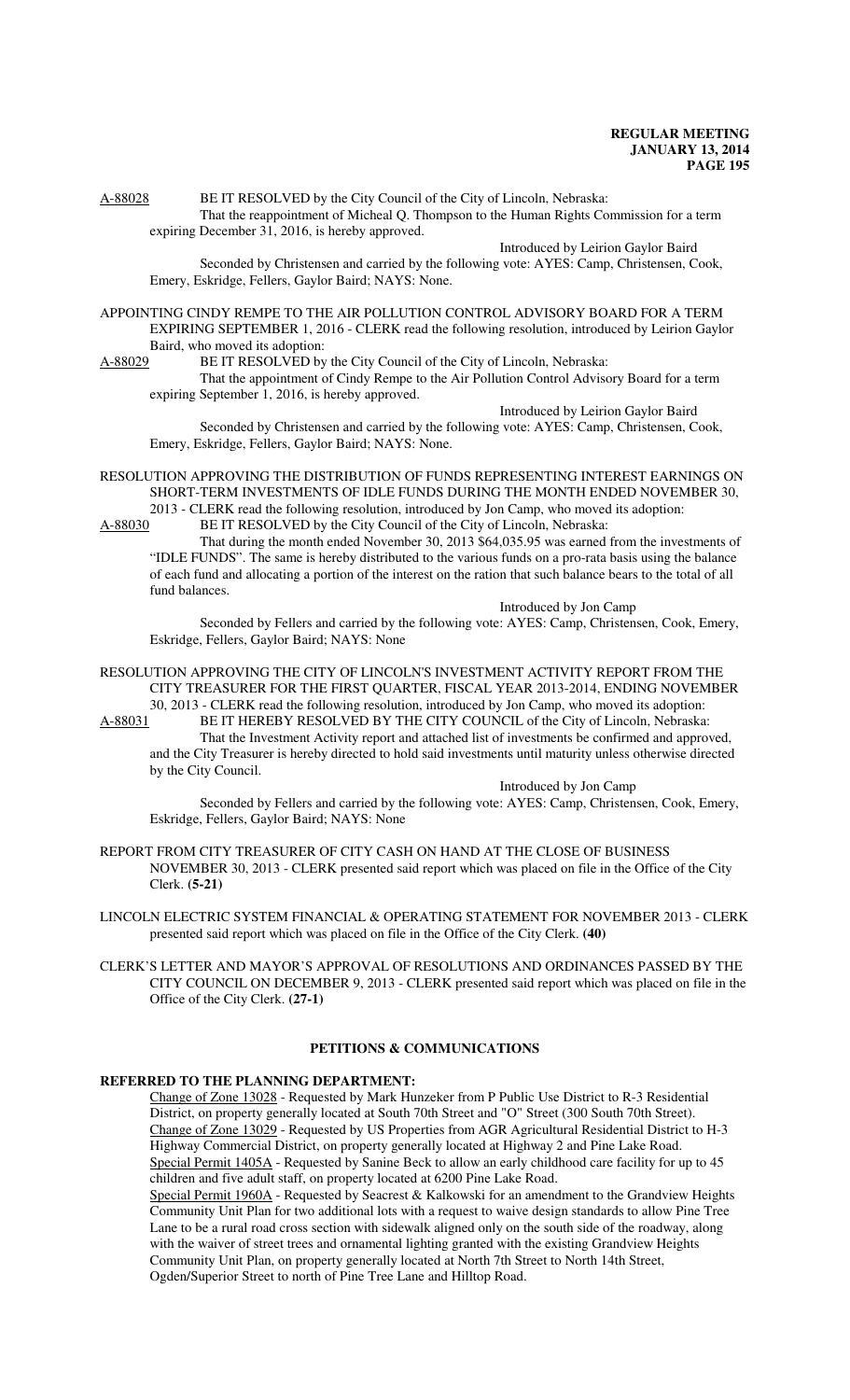Special Permit 13055 - Requested by BVH Architects, for expansion of a nonconforming and nonstandard use, to allow for an early childhood care facility and neighborhood support services, including a waiver request to reduce the front yard setback and to allow parking in the side yard, on property generally located at 1245 S. Folsom Street.

Special Permit 13058 - Requested by Mark Hunzeker for authority to operate a residential healthcare facility with approximately 40 beds, on property generally located at South 70th Street and "O" Street (300 South 70th Street).

Special Permit 13060 - Requested by US Properties for a 13-stall campground on property generally located at Highway 2 and Pine Lake Road.

Use Permit 149A - Requested by Mark Hunzeker for an amendment to reconfigure the building and parking layout south of Jamie Lane, west of South 27th Street, including a request to reduce the side and rear yard setbacks to allow a 400 sq. ft. increase of commercial floor area, on property generally located at South 27th Street and Jamie Lane.

Pre-Existing Special Permit 5C - Requested by Olsson Associates to expand the limits of the existing special permit for an addition to the existing plant, on property generally located at N. 70th Street and Cornhusker Highway (6940 Cornhusker Highway).

Special Permit/Use Permit 8C - Requested by Rega Engineering for an amendment to allow an addition of approximately 12,400 square feet to an existing building including a request to reduce the parking requirements for doctors' offices, on property generally located at South 70th Street and A Street.

# **PLACED ON FILE IN THE OFFICE OF THE CITY CLERK:**

Administrative Amendment No. 13081 to Change of Zone 2300A, College Park Planned Unit Development, approved by the Planning Director on December 24, 2013, requested by John Finnell, to replace six garage units with five apartment units and add seven surface parking spaces, on property generally located at N. 84<sup>th</sup> St. and "O" St.

#### **LIQUOR RESOLUTIONS**

MANAGER APPLICATION OF SAVANNA CARMAN FOR TRIPLE D LLC DBA DINO'S EASTSIDE GRILLE AT 2901 S. 84TH ST., SUITE L. (1/6/14 - P.H. & ACTION CONT'D FOR 1 WEEK TO 1/13/14) - CLERK read the following resolution, introduced by Jon Camp, who moved its adoption for approval:

A-88032 WHEREAS, Triple D, LLC dba Dino's Eastside Grille located at 2901 S. 84th Street, Suite L, Lincoln, Nebraska has been approved for a Retail Class "C" liquor license, and now requests that Savanna Carman be named manager;

WHEREAS, Savanna Carman appears to be a fit and proper person to manage said business.

NOW, THEREFORE, BE IT RESOLVED by the City Council of the City of Lincoln, Nebraska: That after hearing duly had as required by law, consideration of the facts of this application, the Nebraska Liquor Control Act, and the pertinent City ordinances, the City Council recommends that Savanna Carman be approved as manager of this business for said licensee. The City Clerk is directed to transmit a copy of this resolution to the Nebraska Liquor Control Commission.

Introduced by Jon Camp Seconded by Emery and carried by the following vote: AYES: Camp, Christensen, Cook, Emery,

Eskridge, Fellers, Gaylor Baird; NAYS: None.

APPLICATION OF CEREUS SNOWBIRDS, LLC DBA BODEGA'S ALLEY FOR A CLASS C LIQUOR LICENSE AT 1418 O STREET - CLERK read the following resolution, introduced by Jon Camp, who moved its adoption for approval:

A-88033 BE IT RESOLVED by the City Council of the City of Lincoln, Nebraska:

That after hearing duly had as required by law, consideration of the facts of this application, the Nebraska Liquor Control Act, and the pertinent City ordinances, the City Council recommends that the application of Cereus Snowbirds, LLC dba Bodega's Alley for a Class "C" liquor license at 1418 O Street, Lincoln, Nebraska, for the license period ending October 31, 2014, be approved with the condition that: 1. All employees must possess a valid Responsible Beverage Server/Seller Permit as

required by Section 5.04.124 of the Lincoln Municipal Code.

2. The premises must comply in every respect with all city and state regulations.

The City Clerk is directed to transmit a copy of this resolution to the Nebraska Liquor Control Commission.

Introduced by Jon Camp

Seconded by Emery and carried by the following vote: AYES: Camp, Christensen, Cook, Emery, Eskridge, Fellers, Gaylor Baird; NAYS: None.

MANAGER APPLICATION OF RYAN C. DETLEFSEN FOR CEREUS SNOWBIRDS, LLC DBA BODEGA'S ALLEY 1418 O STREET - CLERK read the following resolution, introduced by Jon Camp, who moved its adoption for approval:

A-88034 WHEREAS, Cereus Snowbirds, LLC dba Bodega's Alley located at 1418 O Street, Lincoln, Nebraska has been approved for a Retail Class "C" liquor license, and now requests that Ryan C. Detlefsen be named manager;

> WHEREAS, Ryan C. Detlefsen appears to be a fit and proper person to manage said business. NOW, THEREFORE, BE IT RESOLVED by the City Council of the City of Lincoln, Nebraska: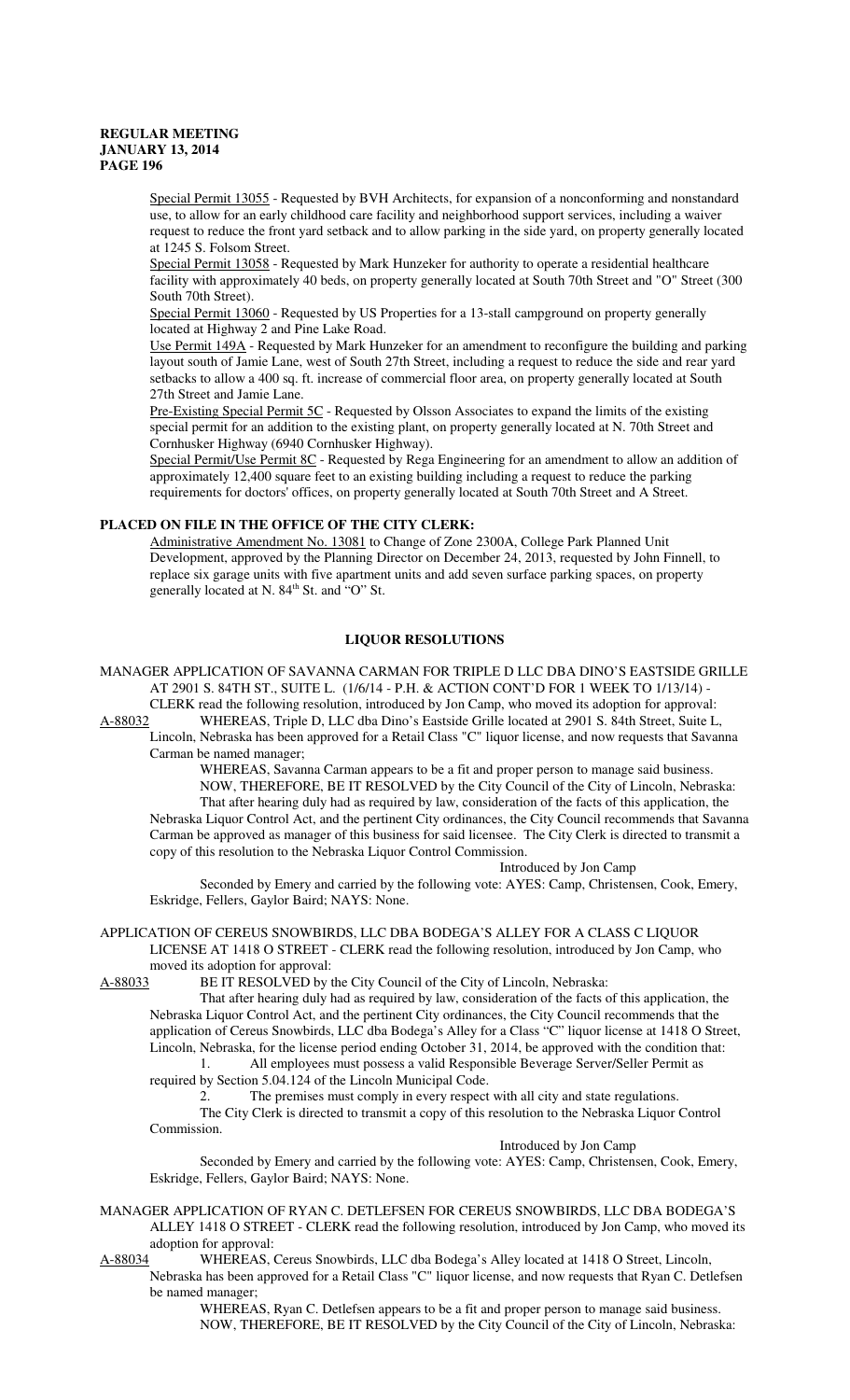That after hearing duly had as required by law, consideration of the facts of this application, the Nebraska Liquor Control Act, and the pertinent City ordinances, the City Council recommends that Ryan C. Detlefsen be approved as manager of this business for said licensee. The City Clerk is directed to transmit a copy of this resolution to the Nebraska Liquor Control Commission.

Introduced by Jon Camp

Seconded by Emery and carried by the following vote: AYES: Camp, Christensen, Cook, Emery, Eskridge, Fellers, Gaylor Baird; NAYS: None.

### **ORDINANCES - 2ND READING & RELATED RESOLUTIONS (as required)**

- CREATING A MAINTENANCE BUSINESS IMPROVEMENT DISTRICT FOR THE MAINTENANCE, REPAIR AND RECONSTRUCTION OF CERTAIN PUBLIC FACILITIES AND IMPROVEMENTS WITHIN THE AREA GENERALLY LOCATED ALONG THE WEST LINE OF OUTLOT C, WEST HAYMARKET ADDITION FROM APPROXIMATELY K STREET ON THE SOUTH, NORTH TO N STREET AND CONTINUING NORTH ALONG THE CENTER LINE OF PINNACLE ARENA DRIVE TO APPROXIMATELY 9TH AND 10TH STREETS, THENCE SOUTH TO R STREET, THENCE WEST TO 7TH STREET, THENCE SOUTH TO O STREET, THENCE EAST TO 8TH STREET, THENCE SOUTH TO THE ALLEY SOUTH OF N STREET, THENCE WEST TO THE EAST LINE OF OUTLOT C, WEST HAYMARKET ADDITION, TO BE KNOWN AS THE WEST HAYMARKET/DOWNTOWN MAINTENANCE BUSINESS IMPROVEMENT DISTRICT (WHM MAINTENANCE BID) AND PROVIDING FOR SPECIAL ASSESSMENTS TO BE IMPOSED WITHIN THE DISTRICT - CLERK read an ordinance, introduced by Leirioin Gaylor Baird, creating a business improvement district under the authority of the Business Improvement District Act (Neb. Rev. Stat. §19-4015 et. seq.) to be known as the West Haymarket/Downtown Maintenance Business Improvement District for the purpose of providing specified maintenance, repair and reconstruction of certain public facilities and improvements within the area generally located along the west line of Outlot C, West Haymarket Addition from approximately K Street on the south, north to N Street and continuing north along the center line of Pinnacle Arena Drive to approximately 9th and 10th Streets, thence south to R Street, thence west to 7th Street, thence south to O Street, thence east to 8th Street, thence south to the alley south of N Street, thence west to the east line of Outlot C, West Haymarket Addition; providing for special assessments to be imposed within the district based upon the benefits conferred; and providing maximum limits upon such assessments, the second time.
- CREATING A MANAGEMENT BUSINESS IMPROVEMENT DISTRICT FOR THE PURPOSE OF PROVIDING WORK AND IMPROVEMENT PROGRAMS WITHIN THE AREA ROUGHLY BOUNDED BY PINNACLE ARENA DRIVE ON THE WEST AND NORTH, NORTH 10TH STREET ON THE EAST, AND Q, R AND N STREETS ON THE SOUTH TO BE KNOWN AS THE WEST HAYMARKET/DOWNTOWN MANAGEMENT BUSINESS IMPROVEMENT DISTRICT (WHM MANAGEMENT BID) AND PROVIDING FOR SPECIAL ASSESSMENTS TO BE IMPOSED WITHIN THE DISTRICT - CLERK read an ordinance, introduced by Leirion Gaylor Baird, creating a business improvement district under the authority of the Business Improvement District Act (Neb. Rev. Stat. § 19-4015 et seq.) (the Act) to be known as the West Haymarket/Downtown Management Business Improvement District, within the area generally bounded by Pinnacle Arena Drive on the west and north, North 10th Street on the east, and Q, R, and N Streets on the south, for the purpose of providing for certain work and improvement programs under the Act for the betterment of the district and employing or contracting for personnel, including administrators, as may be necessary or proper to carry out such work and improvement programs; providing for special assessments to be imposed within the district based upon the benefits conferred; and providing maximum limits upon such assessments, the second time.
- CREATING A CORE MANAGEMENT BUSINESS IMPROVEMENT DISTRICT FOR THE PURPOSE OF PROVIDING WORK AND IMPROVEMENT PROGRAMS WITHIN THE AREA GENERALLY BOUNDED BY PINNACLE ARENA DRIVE ON THE WEST AND NORTH, NORTH 8TH AND NORTH 9TH STREETS ON THE EAST, AND O AND N STREETS ON THE SOUTH, TO BE KNOWN AS THE WEST HAYMARKET/DOWNTOWN CORE MANAGEMENT BUSINESS IMPROVEMENT DISTRICT (WHM CORE BID) AND PROVIDING FOR SPECIAL ASSESSMENTS TO BE IMPOSED WITHIN THE DISTRICT - CLERK read an ordinance, introduced by Leirion Gaylor Baird, creating a business improvement district under the authority of the Business Improvement District Act (Neb. Rev. Stat. § 19-4015 et seq.) (the Act) to be known as the West Haymarket/Downtown Core Management Business Improvement District, within the area generally bounded by Pinnacle Arena Drive on the west and north, North 8th and North 9th Street on the east, O and N Streets on the south, for the purpose of providing for certain work and improvement programs under the Act for the betterment of the district and employing or contracting for personnel, including administrators, as may be necessary or proper to carry out such work and improvement programs providing for special assessments to be imposed within the district based upon the benefits conferred; and providing maximum limits upon such assessments, the second time.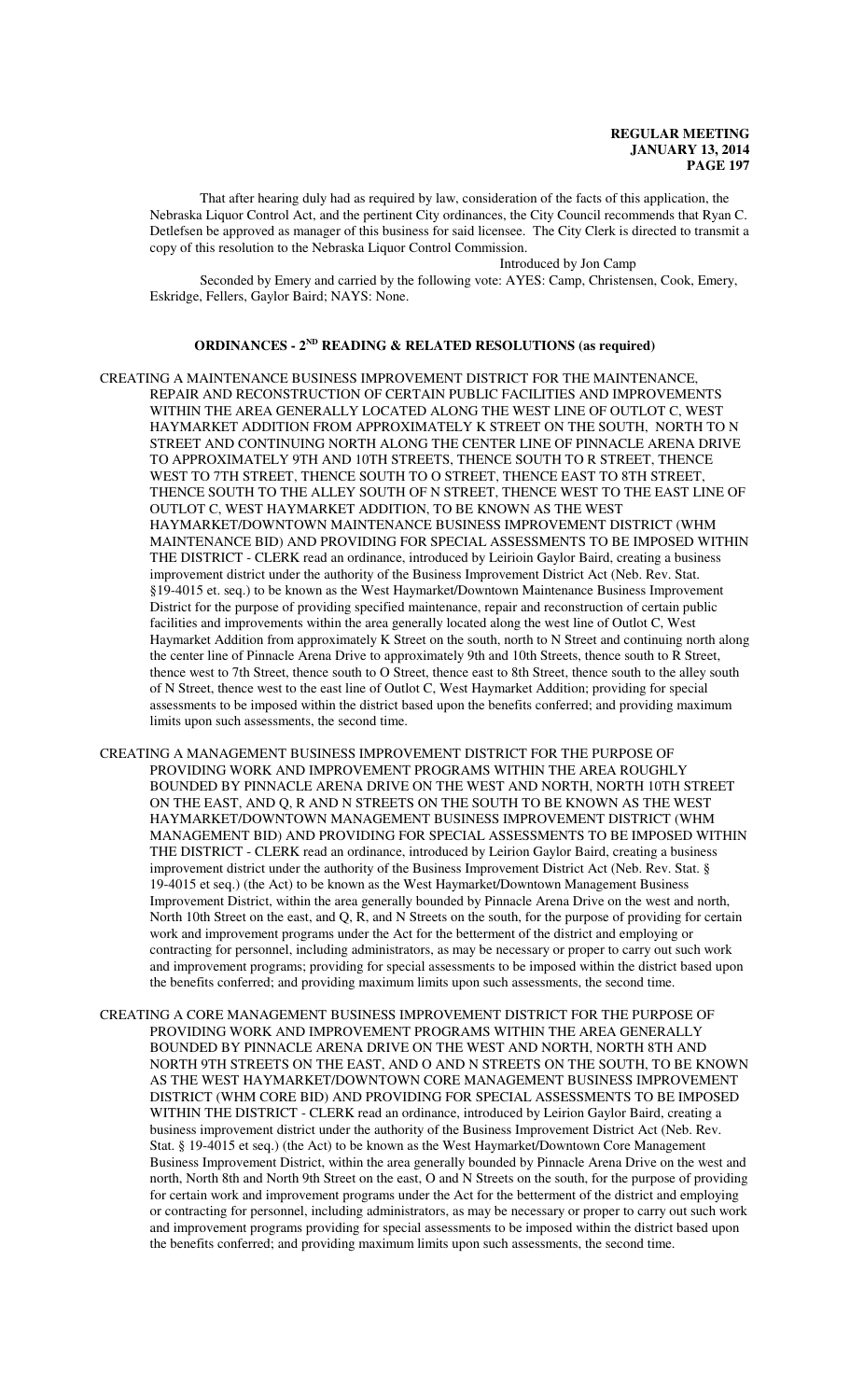- AMENDING SECTION 2.76.400 OF THE LINCOLN MUNICIPAL CODE RELATING TO LEAVES OF ABSENCE WITHOUT PAY TO INCLUDE PROVISIONS FOR A TEMPORARY LOSS OF FUNDING - CLERK read an ordinance, introduced by Leirion Gaylor Baird, amending Section 2.76.400 relating to Leaves of Absence Without Pay to allow employees who have been laid off due to loss of funding a leave of absence without using their applicable leave balances; and repealing Section 2.76.400 of the Lincoln Municipal Code as hitherto existing, the second time.
- AMENDING THE PAY SCHEDULES OF EMPLOYEES WHOSE CLASSIFICATIONS ARE ASSIGNED TO THE PAY RANGE PREFIXED BY THE LETTERS X, M AND E BY CHANGING THE CLASS TITLES OF PERSONNEL CLERK, PERSONNEL COORDINATOR AND PERSONNEL OPERATIONS SPECIALIST TO HUMAN RESOURCES CLERK, HUMAN RESOURCES COORDINATOR AND HUMAN RESOURCES SPECIALIST - CLERK read an ordinance, introduced by Leirion Gaylor Baird, amending Section 1 of Ordinance No. 19911 passed August 12, 2013, relating to the pay schedules of employees whose classifications are assigned to the pay range which is prefixed by the letter "X," to change the class title " Personnel Clerk" to "Human Resources Clerk"; amending Section 1 of Ordinance No. 19908 passed August 12, 2013 to change the class title "Personnel Coordinator" to "Human Resources Coordinator"; and amending Section 1 of Ordinance No. 19909 passed August 12, 2013 (as amended by Ordinance No. 19919 passed September 16, 2013) to change the class title "Personnel Operations Specialist" to "Human Resources Specialist." , the second time.
- AMENDING THE PAY SCHEDULES OF EMPLOYEES WHOSE CLASSIFICATIONS ARE ASSIGNED TO THE PAY RANGE PREFIXED BY THE LETTER N TO DELETE THE CLASSIFICATION OF FIRE AIR TECHNICIAN - CLERK read an ordinance, introduced by Leirion, Gaylor Baird, amending Section 1 of Ordinance No. 18972 passed August 6, 2007 (as amended by Ordinance No. 19794 passed October 15, 2012), relating to the pay schedules of employees whose classifications are assigned to the pay range which is prefixed by the letter "N,"by deleting the job classification of "Fire Air Technician.", the second time.
- AMENDING THE PAY SCHEDULES OF EMPLOYEES WHOSE CLASSIFICATIONS ARE ASSIGNED TO THE PAY RANGE F (IAFF) TO ADD THE CLASSIFICATION OF FIRE AIR TECHNICIAN - CLERK read an ordinance, introduced by Leirion Gaylor Baird, amending Section 1 of Ordinance No. 19907 passed August 12, 2013 relating to the pay schedules of employees whose classifications are assigned to the pay range which is prefixed by the letter "F," to add the job classification of "Fire Air Technician" to the IAFF pay plan with a proposed pay range of F11, the second time.
- CHANGE OF ZONE 13026 APPLICATION OF HOPPE BROTHERS, LLC FOR A CHANGE OF ZONE FROM B-4 LINCOLN CENTER BUSINESS DISTRICT TO B-4 LINCOLN CENTER BUSINESS DISTRICT PUD ON PROPERTY GENERALLY LOCATED AT S. 21ST ST. AND N ST. FOR A PLANNED UNIT DEVELOPMENT DISTRICT DESIGNATION OF SAID PROPERTY; AND FOR APPROVAL OF A MIXED USE DEVELOPMENT INCLUDING RESIDENTIAL AND COMMERCIAL USES, WITH MODIFICATIONS TO THE DESIGN STANDARDS, ZONING ORDINANCE, AND LAND SUBDIVISION ORDINANCE - CLERK read an ordinance, introduced by Leirion Gaylor Baird, amending the Lincoln Zoning District Maps attached to and made a part of Title 27 of the Lincoln Municipal Code, as provided by Section 27.05.020 of the Lincoln Municipal Code, by changing the boundaries of the districts established and shown thereon, the second time.
- CHANGE OF ZONE 13027 APPLICATION OF LINCOLN PARKS AND RECREATION FOR A CHANGE OF ZONE FROM P PUBLIC USE DISTRICT TO P PUBLIC USE DISTRICT WITH LANDMARK OVERLAY TO DESIGNATE THE MUNY BUILDING, GENERALLY LOCATED AT 23RD AND N STS., AS A LANDMARK - CLERK read an ordinance, introduced by Leirion Gaylor Baird, amending the City of Lincoln Zoning District Map attached to and made a part of Title 27 of the Lincoln Municipal Code by designating certain property as a Landmark, the second time.
- AMENDING TITLE 28 OF THE LINCOLN MUNICIPAL CODE BY ADDING A NEW CHAPTER 28.03, REGULATIONS FOR POST CONSTRUCTION STORMWATER MANAGEMENT - CLERK read an ordinance, introduced by Leirion Gaylor Baird, amending Title 28 of the Lincoln Municipal Code relating to Stormwater Quality and Erosion and Sediment Control by adding a new Chapter 28.03 entitled "Regulations for Post Construction Stormwater Management" to provide requirements and criteria to manage stormwater runoff in the City of Lincoln, the second time.

# **PUBLIC HEARING - RESOLUTIONS**

APPROVING AN INTERLOCAL SERVICE AGREEMENT BETWEEN THE CITY OF LINCOLN AND THE BOARD OF REGENTS OF THE UNIVERSITY OF NEBRASKA FOR DEVELOPMENT OF ONLINE FOOD HANDLER TRAINING PROGRAMS - CLERK read the following resolution, introduced by Leirion Gaylor Baird, who moved its adoption:<br>A-88035 BE IT RESOLVED by the City Counc

BE IT RESOLVED by the City Council of the City of Lincoln, Nebraska:

That the Agreement between the City of Lincoln, on behalf of the Lincoln-Lancaster County Health Department and the Board of Regents of the University of Nebraska to provide online food handlers training programs for the Lincoln-Lancaster County Health Department upon the terms and conditions as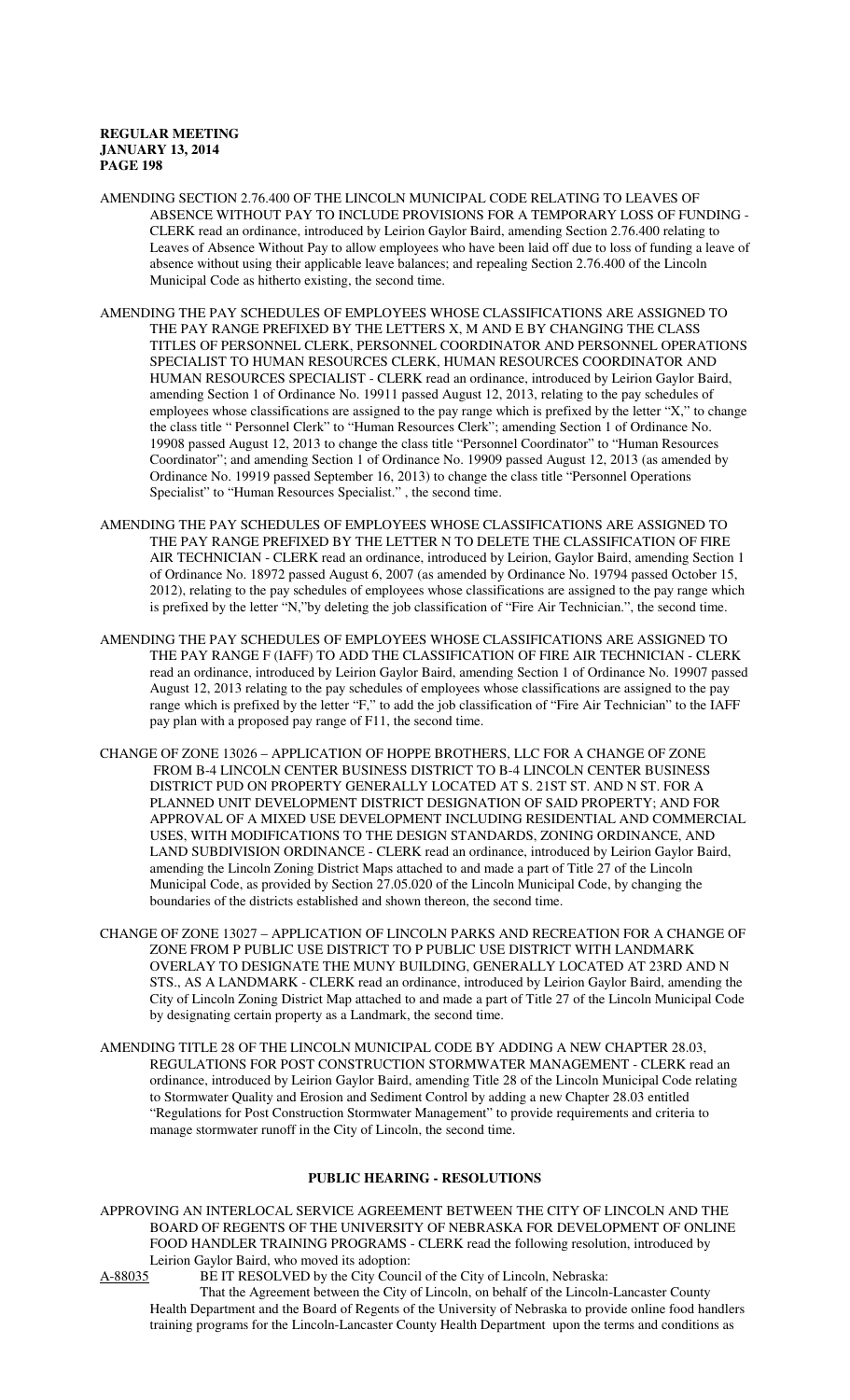set forth in said Agreement, which is attached hereto marked as Attachment "A" and made a part hereof by reference, is hereby accepted and approved and the Mayor is hereby authorized to execute said Agreement on behalf of the City.

The City Clerk is directed to send a copy of this Resolution and one fully executed Agreement to Judy Halstead, Director of the Lincoln-Lancaster County Health Department, for transmittal to the University of Nebraska-Lincoln.

Introduced by Leirion Gaylor Baird Seconded by Christensen and carried by the following vote: AYES: Camp, Christensen, Cook, Emery, Eskridge, Fellers, Gaylor Baird; NAYS: None.

APPROVING AN INTERLOCAL SERVICE AGREEMENT BETWEEN THE CITY OF LINCOLN AND THE UNIVERSITY OF NEBRASKA-LINCOLN OFFICE OF ONLINE AND DISTANCE EDUCATION TO PROVIDE THE ONLINE PORTAL FOR ONLINE FOOD HANDLER AND CITY ALCOHOL SERVER/SELLER TRAINING PROGRAMS AND THE ASSOCIATED TECHNICAL SUPPORT - CLERK read the following resolution, introduced by Leirion Gaylor Baird, who moved its adoption:<br>A-88036 BE IT RESOLVED by the City Council of the City of Lincoln, Nebraska: BE IT RESOLVED by the City Council of the City of Lincoln, Nebraska:

That the Agreement between the City of Lincoln, on behalf of the Lincoln-Lancaster County Health Department and the Board of Regents of the University of Nebraska to provide the online portal for online food handler and city alcohol server/training programs and the associated technical support for the Lincoln-Lancaster County Health Department upon the terms and conditions as set forth in said Agreement, which is attached hereto marked as Attachment "A" and made a part hereof by reference, is hereby accepted and approved and the Mayor is hereby authorized to execute said Agreement on behalf of the City.

The City Clerk is directed to send a copy of this Resolution and one fully executed Agreement to Judy Halstead, Director of the Lincoln-Lancaster County Health Department, for transmittal to the University of Nebraska-Lincoln.

Introduced by Leirion Gaylor Baird

Seconded by Christensen and carried by the following vote: AYES: Camp, Christensen, Cook, Emery, Eskridge, Fellers, Gaylor Baird; NAYS: None.

APPROVING AN AGREEMENT BETWEEN THE CITY OF LINCOLN ON BEHALF OF THE LINCOLN-LANCASTER COUNTY HEALTH DEPARTMENT AND THE CITY OF WAVERLY, NEBRASKA, TO UPDATE THE EXISTING AGREEMENT FOR PROVIDING HEALTH REGULATION INSPECTION AND ENFORCEMENT WITHIN THE CORPORATE LIMITS OF THE CITY OF WAVERLY - CLERK read the following resolution, introduced by Leirion Gaylor Baird, who moved its adoption:

A-88037 BE IT RESOLVED by the City Council of the City of Lincoln, Nebraska:

That the Agreement between the City of Lincoln, on behalf of the Lincoln-Lancaster County Health Department and the City of Waverly, Nebraska to provide for health regulation inspection and enforcement within the corporate limits of the City of Waverly upon the terms and conditions as set forth in said Agreement, which is attached hereto marked as Attachment "A" and made a part hereof by reference, is hereby accepted and approved and the Mayor is hereby authorized to execute said Agreement on behalf of the City.

The City Clerk is directed to send a copy of this Resolution and one fully executed Agreement to Judy Halstead, Director of the Lincoln-Lancaster County Health Department, for transmittal to the City of Waverly.

Introduced by Leirion Gaylor Baird Seconded by Christensen and carried by the following vote: AYES: Camp, Christensen, Cook, Emery, Eskridge, Fellers, Gaylor Baird; NAYS: None.

#### APPROVING AN AGREEMENT BETWEEN THE CITY OF LINCOLN ON BEHALF OF THE

LINCOLN-LANCASTER COUNTY HEALTH DEPARTMENT AND THE VILLAGE OF MALCOLM, NEBRASKA, TO UPDATE THE EXISTING AGREEMENT FOR PROVIDING HEALTH REGULATION INSPECTION AND ENFORCEMENT WITHIN THE CORPORATE LIMITS OF THE VILLAGE OF MALCOLM - CLERK read the following resolution, introduced by Leirion Gaylor Baird, who moved its adoption:

A-88038 BE IT RESOLVED by the City Council of the City of Lincoln, Nebraska:

That the Agreement between the City of Lincoln, on behalf of the Lincoln-Lancaster County Health Department and the Village of Malcolm, Nebraska to provide for health regulation inspection and enforcement within the corporate limits and one-mile zoning jurisdiction of the Village of Malcolm upon the terms and conditions as set forth in said Agreement, which is attached hereto marked as Attachment "A" and made a part hereof by reference, is hereby accepted and approved and the Mayor is hereby authorized to execute said Agreement on behalf of the City.

The City Clerk is directed to send a copy of this Resolution and one fully executed Agreement to Judy Halstead, Director of the Lincoln-Lancaster County Health Department, for transmittal to the Village of Malcolm.

Introduced by Leirion Gaylor Baird

Seconded by Christensen and carried by the following vote: AYES: Camp, Christensen, Cook, Emery, Eskridge, Fellers, Gaylor Baird; NAYS: None.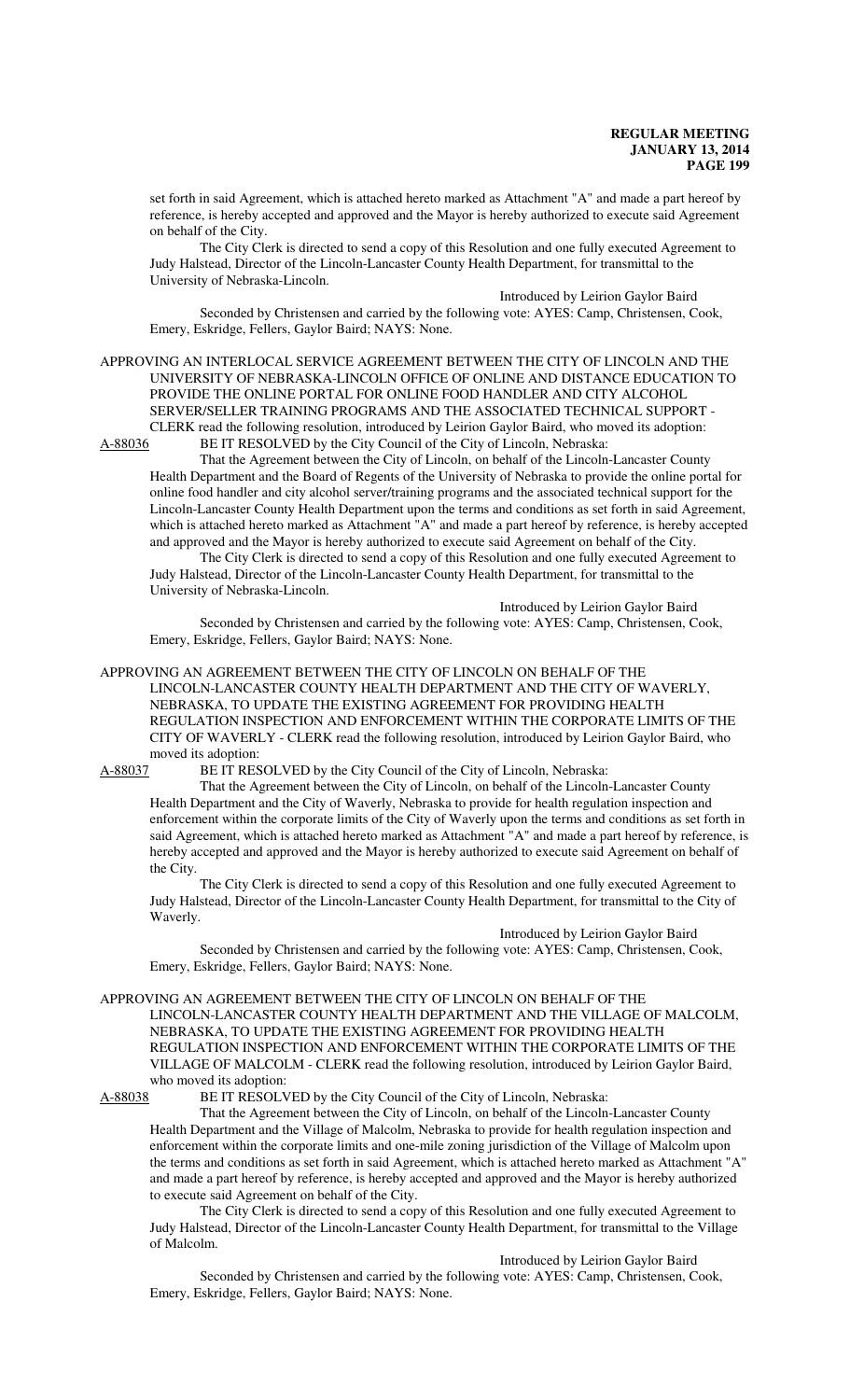APPROVING AN AGREEMENT BETWEEN THE CITY OF LINCOLN ON BEHALF OF THE LINCOLN-LANCASTER COUNTY HEALTH DEPARTMENT AND THE CITY OF HICKMAN, NEBRASKA, TO UPDATE THE EXISTING AGREEMENT FOR PROVIDING HEALTH REGULATION INSPECTION AND ENFORCEMENT WITHIN THE CORPORATE LIMITS OF THE CITY OF HICKMAN - CLERK read the following resolution, introduced by Leirion Gaylor Baird, who moved its adoption:

A-88039 BE IT RESOLVED by the City Council of the City of Lincoln, Nebraska:

That the Agreement between the City of Lincoln, on behalf of the Lincoln-Lancaster County Health Department and the City of Hickman, Nebraska to provide for health regulation inspection and enforcement within the corporate limits of the City of Hickman upon the terms and conditions as set forth in said Agreement, which is attached hereto marked as Attachment "A" and made a part hereof by reference, is hereby accepted and approved and the Mayor is hereby authorized to execute said Agreement on behalf of the City.

The City Clerk is directed to send a copy of this Resolution and one fully executed Agreement to Judy Halstead, Director of the Lincoln-Lancaster County Health Department, for transmittal to the City of Hickman.

Introduced by Leirion Gaylor Baird

Seconded by Christensen and carried by the following vote: AYES: Camp, Christensen, Cook, Emery, Eskridge, Fellers, Gaylor Baird; NAYS: None.

APPROVING SMALL TOWN BAR INC. DBA ROADHOUSE BAR & GRILL AS A KENO SATELLITE SITE AT 1501 CENTER PARK RD - CLERK read the following resolution, introduced by Leirion Gaylor Baird, who moved its adoption:

A-88040 WHEREAS, the City of Lincoln and the County of Lancaster, Nebraska have entered into an Interlocal Agreement for the purpose of providing for a joint City-County keno lottery; and

WHEREAS, the City has entered into a contract for the operation of a keno type lottery with EHPV Lottery Services, LLC, a Nebraska limited liability company; and

WHEREAS, Section 5 of the Interlocal Agreement and Section 3(b) of the Keno Contract grant the City the authority to approve all satellite locations within the corporate limits of Lincoln; and

WHEREAS, all requirements under the Interlocal Agreement and the Keno Contract governing the establishment and location of keno satellite sites have been met.

NOW, THEREFORE, BE IT RESOLVED by the City Council of the City of Lincoln, Nebraska that a keno satellite site is hereby authorized at the location of Small Town Bar, Inc. dba Roadhouse Bar & Grill, 1501 Center Park Road, Lincoln, NE 68512.

The City Clerk is directed to return an executed copy of this Resolution to Roadhouse Bar & Grill. Introduced by Leirion Gaylor Baird

Seconded by Christensen and carried by the following vote: AYES: Camp, Christensen, Cook, Emery, Eskridge, Fellers, Gaylor Baird; NAYS: None.

AMENDING THE NEBRASKA INNOVATION CAMPUS REDEVELOPMENT AGREEMENT TO EXPAND THE PHASE I PROJECT AREA TO ACCOMMODATE CONSTRUCTION OF A NEW GREENHOUSE COMPLEX - CLERK read the following resolution, introduced by Leirion Gaylor Baird, who moved its adoption:<br>A-88041 I

BE IT RESOLVED by the City Council of the City of Lincoln, Nebraska:

That the attached Exhibit E, including two new legal descriptions of Site Development Lease III and Site Development Lease IV in the Phase I Project Area, to the City of Lincoln Redevelopment Agreement for Nebraska Innovation Campus, Phase I, between the City of Lincoln, Nebraska, Nova Development LLC, and the Nebraska Innovation Campus Development Corporation, approved by the City Council by Resolution No. A-86891 on July 9, 2012, are hereby approved and accepted as the substitute Exhibits to the Redevelopment Agreement for the purpose of amending the Project Area to include a Greenhouse Complex to be constructed on Site Development Lease IV.

Introduced by Leirion Gaylor Baird

Seconded by Christensen and carried by the following vote: AYES: Camp, Christensen, Cook, Emery, Eskridge, Fellers, Gaylor Baird; NAYS: None.

APPROVING AN AGREEMENT BETWEEN THE CITY OF LINCOLN, ON BEHALF OF THE LINCOLN-LANCASTER COUNTY HEALTH DEPARTMENT, AND THE VILLAGE OF FIRTH, NEBRASKA FOR HEALTH REGULATION INSPECTION AND ENFORCEMENT WITHIN THE VILLAGE OF FIRTH - CLERK read the following resolution, introduced by Leirion Gaylor Baird, who moved its adoption:<br>A-88042 BE IT RES

BE IT RESOLVED by the City Council of the City of Lincoln, Nebraska:

That the Agreement between the City of Lincoln, on behalf of the Lincoln-Lancaster County Health Department and the Village of Firth, Nebraska to provide for health regulation inspection and enforcement within the corporate limits of the Village of Firth upon the terms and conditions as set forth in said Agreement, which is attached hereto marked as Attachment "A" and made a part hereof by reference, is hereby accepted and approved and the Mayor is hereby authorized to execute said Agreement on behalf of the City.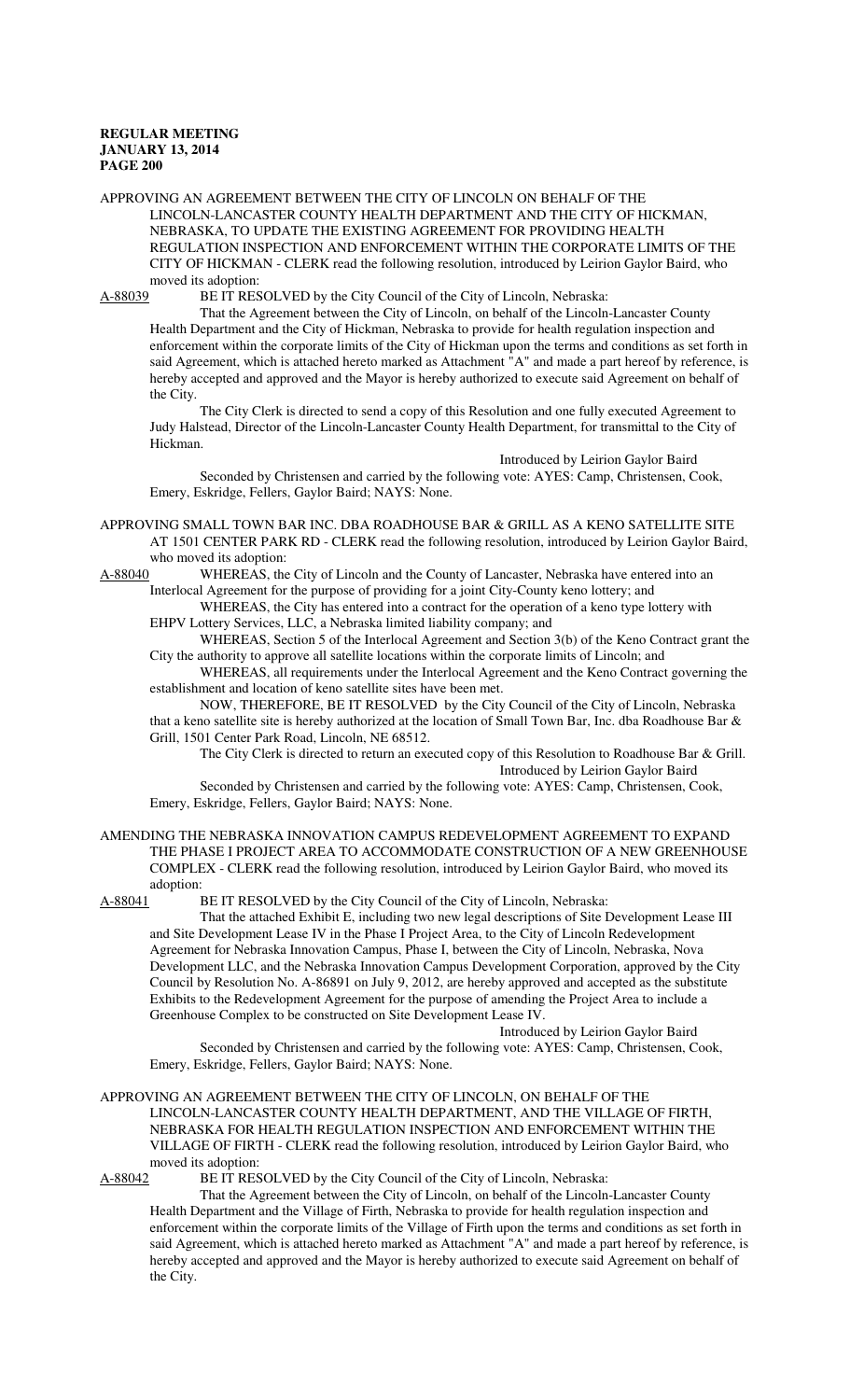The City Clerk is directed to send a copy of this Resolution and one fully executed Agreement to Judy Halstead, Director of the Lincoln-Lancaster County Health Department, for transmittal to the Village of Firth.

Introduced by Leirion Gaylor Baird

Seconded by Christensen and carried by the following vote: AYES: Camp, Christensen, Cook, Emery, Eskridge, Fellers, Gaylor Baird; NAYS: None.

APPROVING A SERVICE AGREEMENT BETWEEN THE CITY OF LINCOLN, ON BEHALF OF THE LINCOLN-LANCASTER COUNTY HEALTH DEPARTMENT, AND LINCOLN PUBLIC SCHOOLS TO ALLOW THE USE OF LPS FACILITIES FOR EMERGENCY MASS CLINIC OPERATIONS - CLERK read the following resolution, introduced by Leirion Gaylor Baird, who moved its adoption:

A-88043 BE IT RESOLVED by the City Council of the City of Lincoln, Nebraska:

That the attached Service Agreement between the City of Lincoln, Nebraska, on behalf of the Lincoln-Lancaster County Health Department, and Lincoln Public Schools, for the use of Lincoln Public School facilities for emergency mass clinic operations, upon the terms and conditions set forth in said Contract, which is attached hereto marked as Attachment "A", is hereby approved and the Mayor is authorized to execute the same on behalf of the City of Lincoln.

The City Clerk is directed to forward two fully executed originals of said Agreement to the Purchasing Department for transmittal to Lincoln Public Schools.

Introduced by Leirion Gaylor Baird

Seconded by Christensen and carried by the following vote: AYES: Camp, Christensen, Cook, Emery, Eskridge, Fellers, Gaylor Baird; NAYS: None.

APPROVING A SERVICE AGREEMENT BETWEEN THE CITY OF LINCOLN AND BRYAN COLLEGE OF HEALTH SCIENCES FOR CLINICAL TRAINING AT EASTERDAY RECREATION CENTER FOR PUBLIC HEALTH STUDENTS FOR A TWO YEAR TERM - CLERK read the following resolution, introduced by Leirion Gaylor Baird, who moved its adoption:

A-88044 BE IT RESOLVED by the City Council of the City of Lincoln, Nebraska:

That the Service Agreement between the City of Lincoln, Nebraska and Bryan College of Health Sciences, to provide clinical training for public health nursing students at Easterday Recreation Center for a term of January 1, 2014 through December 31, 2016, upon the terms and conditions as set forth in said Agreement, which are attached hereto and made a part hereof by reference, are hereby accepted and approved and the Mayor is hereby authorized to execute said Agreement on behalf of the City.

The City Clerk is directed to send a copy of this Resolution and one fully executed copy of the Agreement to Lynn Johnson, Director of the Parks and Recreation Department for transmittal to Bryan College of Health Sciences.

Introduced by Leirion Gaylor Baird

Seconded by Christensen and carried by the following vote: AYES: Camp, Christensen, Cook, Emery, Eskridge, Fellers, Gaylor Baird; NAYS: None.

APPROVING AN INTERLOCAL AGREEMENT BETWEEN THE CITY OF LINCOLN, LANCASTER COUNTY AND THE NEBRASKA DEPARTMENT OF ADMINISTRATIVE SERVICES FOR PRINTING SERVICES AND SUBSEQUENT MAILING SERVICES FOR A TWO YEAR TERM - CLERK read the following resolution, introduced by Leirion Gaylor Baird, who moved its adoption:<br>A-88045 BE IT RESOLVED by the City Council of the City of Lincoln, Nebraska: BE IT RESOLVED by the City Council of the City of Lincoln, Nebraska:

That the Interlocal Agreement between the City of Lincoln, Lancaster County and the Nebraska Department of Administrative Services for the purpose of providing and procuring printing services and subsequent mailing services, if necessary, for a two year term, upon the terms and conditions set out in the Agreement which is attached hereto marked as Attachment "A", is hereby approved and the Mayor is authorized to execute the same on behalf of the City of Lincoln.

The City Clerk is directed to transmit an executed copy of the Agreement to Steve Hubka, Finance Director, and to the Clerk of Lancaster County.

Introduced by Leirion Gaylor Baird

Seconded by Christensen and carried by the following vote: AYES: Camp, Christensen, Cook, Emery, Eskridge, Fellers, Gaylor Baird; NAYS: None.

APPROVING A LPA PROGRAM AGREEMENT BETWEEN THE CITY OF LINCOLN AND THE NEBRASKA DEPT. OF ROADS FOR THE USE OF FEDERAL SURFACE TRANSPORTATION PROGRAM FUNDS FOR PRELIMINARY ENGINEERING, CONSTRUCTION AND CONSTRUCTION ENGINEERING FOR THE 17TH/A, 17TH/D AND 17TH/WASHINGTON TRAFFIC SIGNAL REPLACEMENTS. (STATE PROJECT NO. LCLC-5227(8), CN 13261) - CLERK read the following resolution, introduced by Leirion Gaylor Baird, who moved its adoption:<br>A-88046 BE IT RESOLVED by the City Council of the City of Lincoln, l

BE IT RESOLVED by the City Council of the City of Lincoln, Nebraska:

That the attached LPA Program Agreement between the City of Lincoln and the State of Nebraska Department of Roads for the use of Federal Surface Transportation Program Funds for preliminary engineering, construction and construction engineering of the 17th/A, 17th/D and 17/Washington traffic signal replacements, Project No. LCLC-5227(8), CN 13261, in accordance with the terms and conditions contained in said Agreement, is hereby approved and the Mayor is authorized to execute the same on behalf of the City of Lincoln.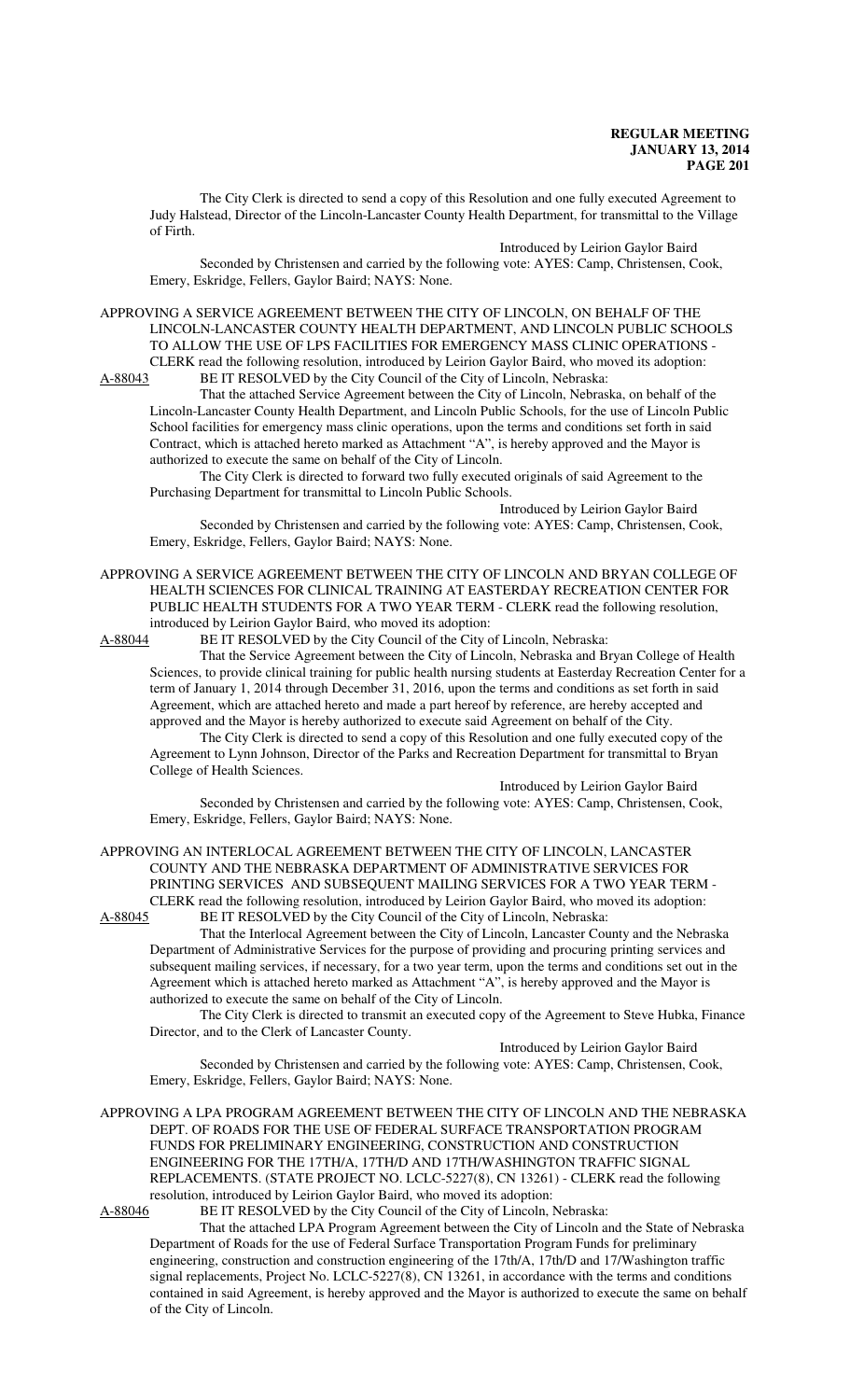The City Clerk is directed to return the executed copy of the Agreement to Erin Sokolik, Engineering Services, Department of Public Works & Utilities, for transmittal and execution by the State Department of Roads.

Introduced by Leirion Gaylor Baird

Seconded by Christensen and carried by the following vote: AYES: Camp, Christensen, Cook, Emery, Eskridge, Fellers, Gaylor Baird; NAYS: None.

APPROVING A LPA PROGRAM AGREEMENT BETWEEN THE CITY OF LINCOLN AND THE NEBRASKA DEPT. OF ROADS FOR THE USE OF FEDERAL SURFACE TRANSPORTATION PROGRAM FUNDS FOR PRELIMINARY ENGINEERING, CONSTRUCTION AND CONSTRUCTION ENGINEERING OF THE A STREET/ REGENCY SIGNAL REPLACEMENT. (STATE PROJECT NO. LCLC-5220(5), CN 13262) - CLERK read the following resolution, introduced by Leirion Gaylor Baird, who moved its adoption:<br>A-88047 BE IT RESOLV

BE IT RESOLVED by the City Council of the City of Lincoln, Nebraska:

That the attached LPA Program Agreement between the City of Lincoln and the State of Nebraska Department of Roads for the use of Federal Surface Transportation Program Funds for preliminary engineering, construction and construction engineering of the A Street/Regency signal replacement, Project No. LCLC-5220(5), CN 13262, in accordance with the terms and conditions contained in said Agreement, is hereby approved and the Mayor is authorized to execute the same on behalf of the City of Lincoln.

The City Clerk is directed to return the executed copy of the Agreement to Erin Sokolik, Engineering Services, Department of Public Works & Utilities, for transmittal and execution by the State Department of Roads.

Introduced by Leirion Gaylor Baird Seconded by Christensen and carried by the following vote: AYES: Camp, Christensen, Cook, Emery, Eskridge, Fellers, Gaylor Baird; NAYS: None.

APPROVING A LPA PROGRAM AGREEMENT BETWEEN THE CITY OF LINCOLN AND THE NEBRASKA DEPT. OF ROADS FOR THE USE OF FEDERAL SURFACE TRANSPORTATION PROGRAM FUNDS FOR PRELIMINARY ENGINEERING, CONSTRUCTION AND CONSTRUCTION ENGINEERING OF THE 48TH/CALVERT AND 56TH/CALVERT SIGNAL REPLACEMENT. (STATE PROJECT NO. LCLC-5239(10), CN 13260) - CLERK read the following resolution, introduced by Leirion Gaylor Baird, who moved its adoption:<br>A-88048 BE IT RESOLVED by the Cit

BE IT RESOLVED by the City Council of the City of Lincoln, Nebraska:

That the attached LPA Program Agreement between the City of Lincoln and the State of Nebraska Department of Roads for the use of Federal Surface Transportation Program Funds for preliminary engineering, construction and construction engineering of the 48th/Calvert and 56th/Calvert signal replacement, Project No. LCLC-5239(10), CN 13260, in accordance with the terms and conditions contained in said Agreement, is hereby approved and the Mayor is authorized to execute the same on behalf of the City of Lincoln.

The City Clerk is directed to return the executed copy of the Agreement to Erin Sokolik, Engineering Services, Department of Public Works & Utilities, for transmittal and execution by the State Department of Roads.

Introduced by Leirion Gaylor Baird Seconded by Christensen and carried by the following vote: AYES: Camp, Christensen, Cook, Emery, Eskridge, Fellers, Gaylor Baird; NAYS: None.

APPROVING AN AGREEMENT BETWEEN THE CITY OF LINCOLN AND LANCASTER COUNTY TO ALLOW FOR A JOINT CRACK SEALING CONTRACT ON S. 70TH ST. FROM ROKEBY RD. TO YANKEE HILL RD - CLERK read the following resolution, introduced by Leirion Gaylor Baird, who moved its adoption:

A-88049 BE IT RESOLVED by the City Council of the City of Lincoln, Nebraska:

That the attached Agreement between the City of Lincoln and Lancaster County to allow for a joint crack sealing contract on South 70th Street from Rokeby Road to Yankee Hill Road, in accordance with the terms and conditions contained in said Agreement, is hereby approved and the Mayor is authorized to execute the same on behalf of the City of Lincoln.

The City Clerk is directed to return the executed copy of the Agreement to Erika Nunes, Engineering Services, Department of Public Works & Utilities, for transmittal and execution by Lancaster County.

Introduced by Leirion Gaylor Baird

Seconded by Christensen and carried by the following vote: AYES: Camp, Christensen, Cook, Emery, Eskridge, Fellers, Gaylor Baird; NAYS: None.

APPROVING A LPA PROGRAM AGREEMENT BETWEEN THE CITY OF LINCOLN AND THE NEBRASKA DEPT. OF ROADS FOR THE USE OF FEDERAL SURFACE TRANSPORTATION PROGRAM FUNDS FOR PRELIMINARY ENGINEERING, CONSTRUCTION AND CONSTRUCTION ENGINEERING OF THE 48TH/HWY. 2 SIGNAL REPLACEMENT. (STATE PROJECT NO. LCLC-5239(9), CN 13253) - CLERK read the following resolution, introduced by Leirion Gaylor Baird, who moved its adoption: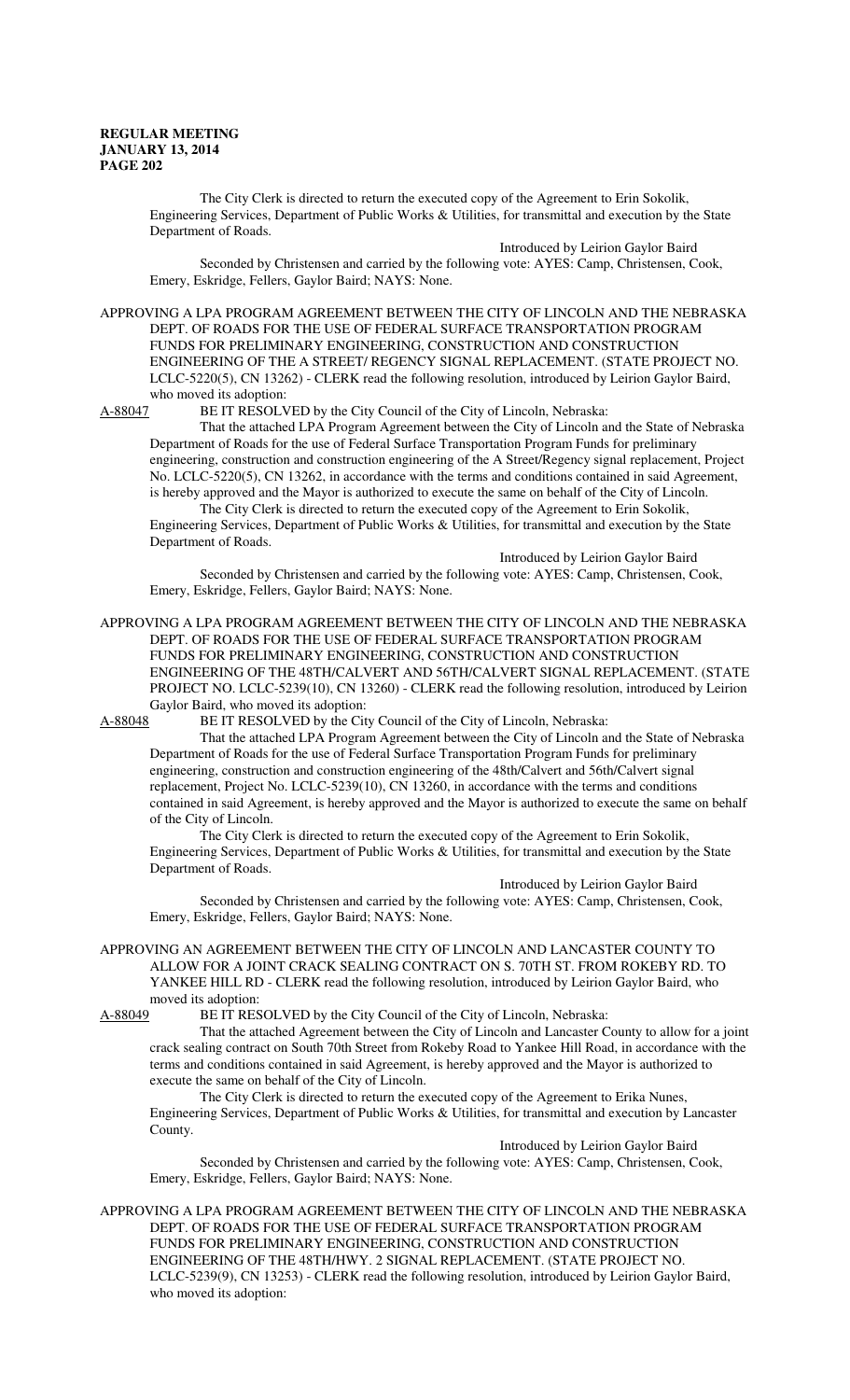# A-88050 BE IT RESOLVED by the City Council of the City of Lincoln, Nebraska:

That the attached LPA Program Agreement between the City of Lincoln and the State of Nebraska Department of Roads for the use of Federal Surface Transportation Program Funds for preliminary engineering, construction and construction engineering of the 48th/Highway 2 signal replacement, Project No. LCLC-5239(9), CN 13253, in accordance with the terms and conditions contained in said Agreement, is hereby approved and the Mayor is authorized to execute the same on behalf of the City of Lincoln.

The City Clerk is directed to return the executed copy of the Agreement to Kris Humphrey, Engineering Services, Department of Public Works & Utilities, for transmittal and execution by the State Department of Roads.

Introduced by Leirion Gaylor Baird

Seconded by Christensen and carried by the following vote: AYES: Camp, Christensen, Cook, Emery, Eskridge, Fellers, Gaylor Baird; NAYS: None.

# APPROVING A FUNDING AGREEMENT BETWEEN THE CITY AND THE NEBRASKA DEPT. OF ROADS FOR RELOCATION OF EXISTING WATERLINE FACILITIES RELATED TO IMPROVEMENTS AT THE INTERSECTION OF U.S. HWY. 6 (W. O ST.) AND S.W. 40TH ST. (PROJECT NO. HSIP-6-6(161), CN 13093) - CLERK read the following resolution, introduced by Leirion Gaylor Baird, who moved its adoption:<br>A-88051 BE IT RESOLV

BE IT RESOLVED by the City Council of the City of Lincoln, Nebraska: That the attached Funding Agreement between the City of Lincoln and the State of Nebraska Department of Roads for relocation of existing waterline facilities related to improvements at the intersection of U.S. Highway 6 (West O Street) and S.W. 40th Street, Project No. HSIP-6-6(161), CN

13093, in accordance with the terms and conditions contained in said Agreement, is hereby approved and the Mayor is authorized to execute the same on behalf of the City of Lincoln. The City Clerk is directed to return the executed copy of the Agreement to Craig Aldridge,

Engineering Services, Department of Public Works & Utilities, for transmittal and execution by the State Department of Roads.

Introduced by Leirion Gaylor Baird Seconded by Christensen and carried by the following vote: AYES: Camp, Christensen, Cook, Emery, Eskridge, Fellers, Gaylor Baird; NAYS: None.

APPROVING AN AGREEMENT BETWEEN THE CITY OF LINCOLN AND WATERSHED INVESTMENT CONSULTANTS, INC. TO PROVIDE INVESTMENT CONSULTING SERVICES REGARDING THE POLICE AND FIRE PENSION FOR A THREE YEAR TERM EXPIRING DECEMBER 31, 2016 - CLERK read the following resolution, introduced by Leirion Gaylor Baird, who moved its adoption: A-88052 BE IT RESOLVED by the City Council of the City of Lincoln, Nebraska:

That the attached Agreement between the City of Lincoln and Watershed Investment Consultants, Inc. to provide investment consulting services for the Police and Fire Pension Plan for a three year term, upon the terms as set forth in said Agreement, is hereby approved and the Mayor is authorized to execute the same on behalf of the City of Lincoln.

Introduced by Leirion Gaylor Baird Seconded by Christensen and carried by the following vote: AYES: Camp, Christensen, Cook, Emery, Eskridge, Fellers, Gaylor Baird; NAYS: None.

URBAN DESIGN REVIEW 13066 – APPEAL OF DONALD J. ARENA FROM THE PLANNING DIRECTOR'S DENIAL OF A WAIVER OF DOWNTOWN DESIGN STANDARDS TO WAIVE THE REQUIRED WINDOWS ON THE NORTH FACADE AND THE REQUIREMENT PROHIBITING STUCCO ON THE LOWER 20 FEET OF THE FACADE, ON PROPERTY GENERALLY LOCATED AT 1823 O STREET - PRIOR to reading:

CAMP Moved to continue Public Hearing with Action for three weeks to 02/03/14. Seconded by Emery and carried by the following vote: AYES: Camp, Christensen, Cook, Emery, Eskridge, Fellers, Gaylor Baird; NAYS: None.

USE PERMIT 13011 – APPLICATION OF BREHM ENTERPRISES, INC. TO DEVELOP 50,200 SQ. FT. OF COMMERCIAL SPACE, WITH A REQUEST TO WAIVE THE REQUIRED FRONT YARD SETBACKS FOR BUILDINGS AND PARKING LOTS ALONG RUSSWOOD PARKWAY AND COLLEGE PARK DRIVE, ON PROPERTY GENERALLY LOCATED N. 84TH ST. AND O ST -

CLERK read the following resolution, introduced by Leirion Gaylor Baird, who moved its adoption:<br>A-88053 WHEREAS, Brehm Enterprises, Inc. has submitted an application designated as Use Permit WHEREAS, Brehm Enterprises, Inc. has submitted an application designated as Use Permit No. 13011 to develop approximately 50,200 sq. ft. of commercial space, with a request to waive the required front yard setbacks for buildings and parking lots along North 84th Street, O Street, Russwood Parkway and College Park Drive, on property generally located at North 84th Street and O Street, and legally described as:

Lots 3 and 4, Russwood Park Addition, Lincoln, Lancaster County, Nebraska;

WHEREAS, the real property adjacent to the area included within the site plan for this commercial development will not be adversely affected; and

WHEREAS, said site plan together with the terms and conditions hereinafter set forth are consistent with the intent and purpose of Title 27 of the Lincoln Municipal Code to promote the public health, safety, and general welfare.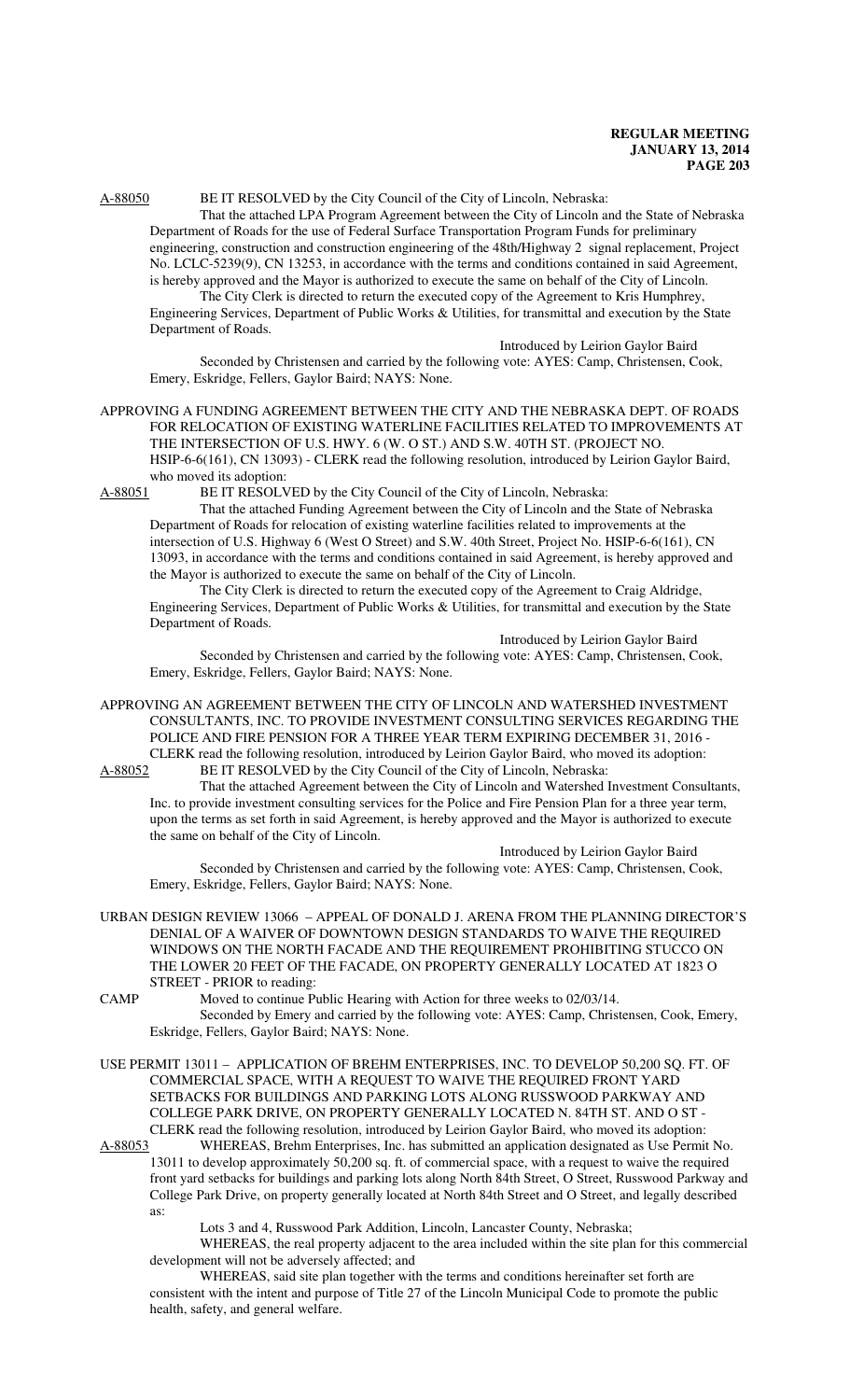NOW, THEREFORE, BE IT RESOLVED by the City Council of the City of Lincoln, Nebraska: That the application of Brehm Enterprises, Inc., hereinafter referred to as "Permittee", to develop approximately 50,200 sq. ft. of commercial floor area on the property legally described above be and the same is hereby granted under the provisions of Section 27.31.030 and Section 27.64.010 of the Lincoln Municipal Code upon condition that construction and operation of said commercial development be in substantial compliance with said application, the site plan, and the following additional express terms, conditions, and requirements:

1. This permit approves approximately 50,200 sq. ft of commercial floor area with a modification to the front yard setback along North 84th Street, O Street, Russwood Parkway and College Park Drive, and adopts site design standards and building design standards.

- 2. Before receiving building permits:
	- a. The Permittee shall cause to be prepared and submitted to the Planning Department a revised and reproducible final plot plan including five copies with all required revisions as listed below:
		- i. Remove the text, "right-of-way to be dedicated for credit for street impact fees" and replace with "Area to be dedicated as right-of-way".
		- ii. Add to the General Notes, "Signs need not be shown on this site plan, but need to be in compliance with chapter 27.69 of the Lincoln Zoning Ordinance, and must be approved by Building & Safety Department prior to installation".
		- iii. Delete the text "Amended Use Permit #53A" and replace it with "Use Permit #13011".
		- iv. Delete notes 11, 12 and 13, which are not necessary.
		- v. Correct the misspelling of the word 'Eaves' in Note 14.
		- vi. Show the sidewalk along 'O' Street to be relocated 8 feet from the back of curb as stated in Note 15.
		- vii. Add a dashed line to the plan that shows 70 feet from centerline of N. 84<sup>th</sup> Street. Dimension the 10'setback for the grocery store and parking lot from the dashed line.
		- viii. Show the appropriate location for the sidewalk within the future 140 foot right-of-way along N. 84<sup>th</sup> Street.
		- ix. Show the location of the dumpster and screening.
		- x. Revise the right-of-way dedication to 20 feet along N.  $84<sup>th</sup>$  Street. Revise the right-of-way dedication along 'O' Street to align with the right-of-way to the west.
		- xi. Adjust the setback measurements for the building and parking lot. The setbacks should be measured from the future right-of-way line.
		- xii. Add the Site Design Standards and Building Design Standards, as shown in Revised Exhibit 1 to the General Notes. Update the dimensions on the plan as needed.
		- xiii. Add a note to the plan that states, "A landscape plan will be approved by the Director of Planning, prior to approval of the final plat, or prior to a building permit being issued."
	- b. Submit a grading and drainage plan to be approved by the Public Works and Utilities Department.
	- c. Provide documentation from the Register of Deeds that the letter of acceptance as required by the approval of the special permit has been recorded.

The easternmost access on College Park Drive may be constructed without a median or without a right-in, right-out design, only if the western driveway is constructed at the same time. A median or other design to limit access to right-in, right-out will be constructed immediately in the eastern driveway, at the expense of the Permittee, if either of the following conditions are present:

- (1) If two separate crashes occur within a 12 month period which would otherwise have been prevented by a right-in, right-out driveway; or
- (2) The City receives a report or observes two or more instances in a 30 day time period, where traffic is backing up into the N. 84<sup>th</sup> Street and College Park Drive intersection, as a result of driveway induced congestion.

4. Dedicate the right-of-way, as shown on the site plan, along N.  $84<sup>th</sup>$  Street and 'O' Street at time of final plat. If a final plat is not submitted then dedicate the right-of-way prior to obtaining a building permit.

5. Replace Exhibit 1 (the recommended additions/deletions to the General Notes on the site plan) with the attached Revised Exhibit 1.

- 6. Prior to the issuance of a building permit:
	- a. The construction plans must substantially comply with the approved plans.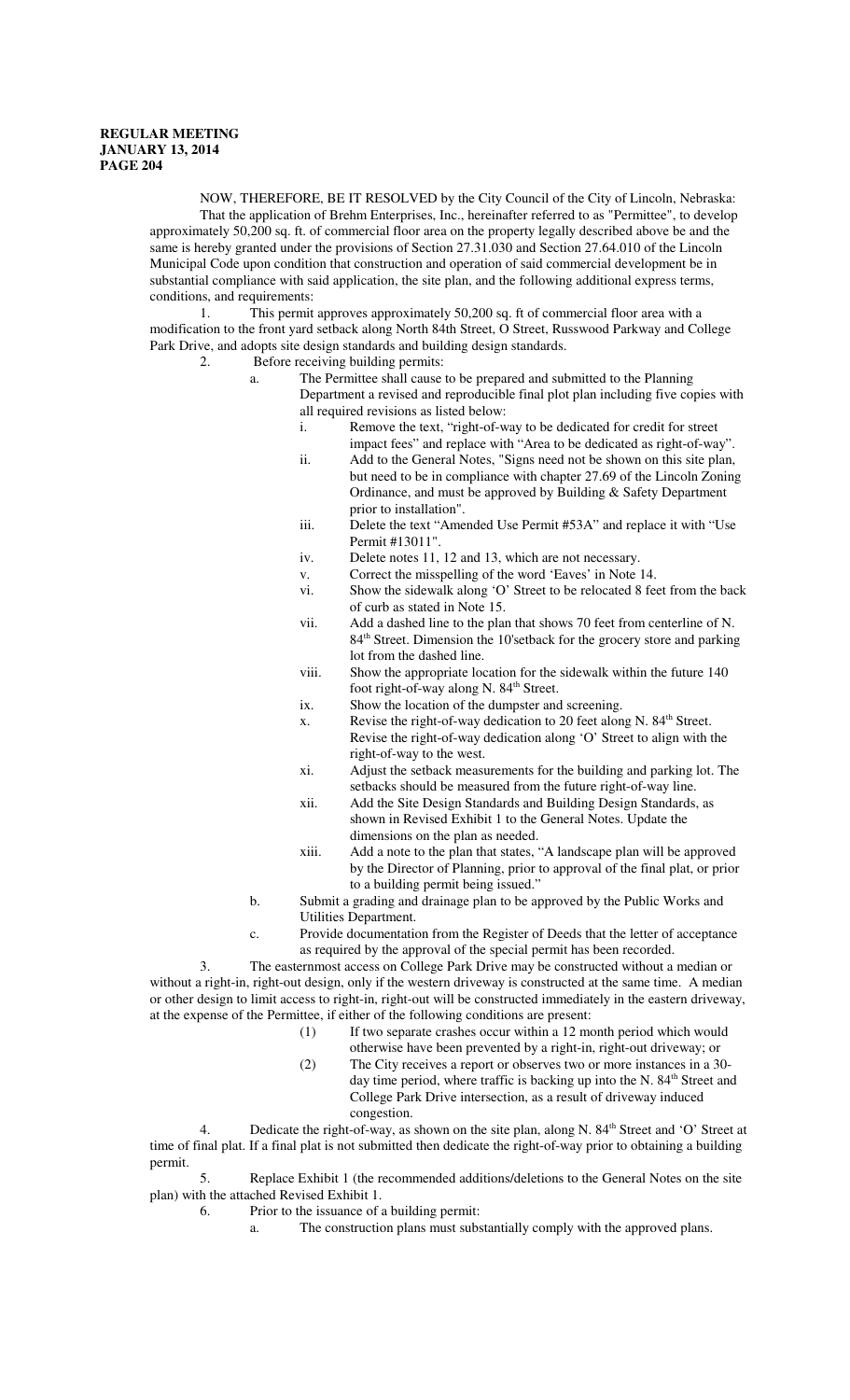b. Final plat(s) shall be approved by the City (if subdividing is required). If any final plat on all or a portion of the approved use permit is submitted five (5) years or more after the approval of the use permit, the city may require that a new use permit be submitted, pursuant to all the provisions of section 26.31.015. A new use permit may be required if the subdivision ordinance, the design standards, or the required improvements have been amended by the city; and as a result, the use permit as originally approved does not comply with the amended rules and regulations.

7. Before the approval of a final plat, the public streets, private roadway improvements, sidewalks, public sanitary sewer system, public water system, drainage facilities, land preparation and grading, sediment and erosions control measures, storm water detention/retention facilities, drainageway improvements, street lights, landscaping screens, street trees, temporary turnaround and barricades, and street name signs, must be completed or provisions (bond, escrow or security agreement) to guarantee completion must be approved by the City Law Department. The improvements must be completed in conformance with adopted design standards and within the time period specified in the Land Subdivision Ordinance. Permittee agrees to enter into an agreement with the City wherein Permittee as Subdivider shall agree:

- a. To complete the installation of sidewalks along N. 84<sup>th</sup> Street, College Park Drive, Russwood Parkway and 'O' Street as shown on the final plat within two (2) years following the approval of the final plat.
- b. To complete the enclosed public drainage facilities shown on the approved drainage study to serve the plat within two (2) years following the approval of the final plat.
- c. To complete the enclosed private drainage facilities shown on the approved drainage study to serve the plat within two (2) years following the approval of the final plat.
- d. To complete land preparation including storm water detention/retention facilities and open drainageway improvements to serve the plat prior to the installation of utilities and improvements but not more than two (2) years following the approval of the final plat
- e. To complete the installation of street trees along the streets as shown on the final plat within two (2) years following the approval of the final plat.
- f. To complete the planting of the landscape screen within the plat within two (2) years following the approval of the final plat.
- g. To complete the installation of the permanent markers prior to construction on or conveyance of any lot in the plat.
- h. To complete any other public or private improvement or facility required by Chapter 26.23 (Development Standards) of the Land Subdivision Ordinance in a timely manner which inadvertently may have been omitted from the above list of required improvements.
- i. To submit to the Director of Public Works a plan showing proposed measures to control sedimentation and erosion and the proposed method to temporarily stabilize all graded land for approval.
- j. To comply with the provisions of the Land Preparation and Grading
- requirements of the Land Subdivision Ordinance.
- k. To complete the public and private improvements.
- l. To keep taxes and special assessments on the outlots from becoming delinquent.
- m. To maintain the outlots and private improvements in a condition as near as practical to the original construction on a permanent and continuous basis.
- n. To maintain the landscape screens on a permanent and continuous basis.
- o. To maintain and supervise the private facilities which have common use or benefit in a condition as near as practical to the original construction on a permanent and continuous basis, and to recognize that there may be additional maintenance issues or costs associated with providing for the proper functioning of storm water detention/retention facilities as they were designed and constructed within the development and that these are the responsibility of the Permittee.
- p. To retain ownership of and the right of entry to the outlots in order to perform the above-described maintenance of the outlots and private improvements on a permanent and continuous basis. However, Permittee may be relieved and discharged of such maintenance obligations upon creating in writing a permanent and continuous association of property owners who would be responsible for said permanent and continuous maintenance subject to the following conditions:
	- (1) Permittee shall not be relieved of Permittee's maintenance obligation for each specific private improvement until a register professional engineer or nurseryman who supervised the installation of said private improvement has certified to the City that the improvement has been installed in accordance with approved plans.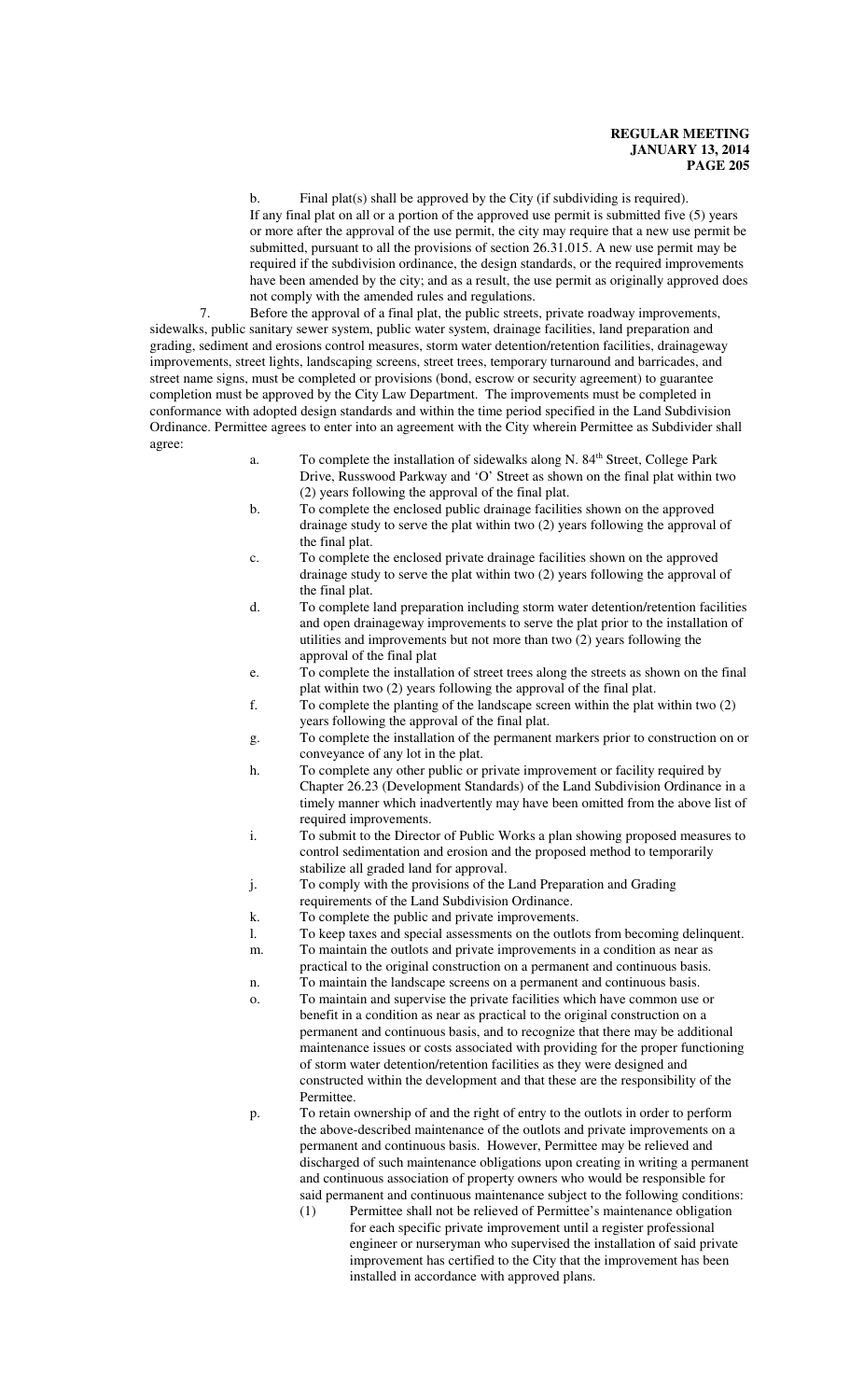(2) The maintenance agreements are incorporated into covenants and restrictions in deeds to the subdivided property and the documents creating the association and the restrictive covenants have been reviewed and approved by the City Attorney and filed of record with the Register of Deeds.

8. Before occupying the buildings all development and construction is to substantially comply with the approved plans.

9. The physical location of all setbacks and yards, buildings, parking and circulation elements, and similar matters must be in substantial compliance with the location of said items as shown on the approved site plan.

10. The terms, conditions, and requirements of this resolution shall run with the land and be binding upon the Permittee, its successors and assigns.

11. The Permittee shall sign and return the letter of acceptance to the City Clerk. This step should be completed within 60 days following the approval of the special permit. The City Clerk shall file a copy of the resolution approving the use permit and the letter of acceptance with the Register of Deeds, filing fees therefore to be paid in advance by the Permittee. Building permits will not be issued unless the letter of acceptance has been filed.

Introduced by Leirion Gaylor Baird Seconded by Christensen and carried by the following vote: AYES: Camp, Christensen, Cook, Emery, Eskridge, Fellers, Gaylor Baird; NAYS: None.

ACCEPTING THE REPORT OF NEW AND PENDING CLAIMS AGAINST THE CITY AND APPROVING DISPOSITION OF CLAIMS SET FORTH FOR THE PERIOD OF DECEMBER 1 - 31, 2013 - CLERK read the following resolution, introduced by Leirion Gaylor Baird, who moved its adoption:<br>A-88054 BE IT RESOLVED by the City Council of the City of Lincoln, Nebraska: BE IT RESOLVED by the City Council of the City of Lincoln, Nebraska:

That the claims listed in the attached report, marked as Exhibit "A", dated January 2, 2014, of various new and pending tort claims filed against the City of Lincoln with the Office of the City Attorney or the Office of the City Clerk, as well as claims which have been disposed of, are hereby received as required by Neb. Rev. Stat. § 13-905 (Reissue 1997). The dispositions of claims by the Office of the City Attorney, as shown by the attached report, are hereby approved:

| .                                  |                                        |
|------------------------------------|----------------------------------------|
| <b>DENIED CLAIMS</b>               | ALLOWED/SETTLED CLAIMS                 |
| Phoenix Loss Control               | John & Paula M. Sharkey<br>\$65,000.00 |
| o/b/o Time Warner Cable \$1,255.72 | <b>Gallagher Bassett Services</b>      |
| Melanie Holtan<br>600.00           | a/s/o United Parcel Service 5,000.00   |
| Dave & June Baumgartner<br>41.54   | Rafael Moreno<br>3,500.00              |
|                                    | 10,400.00<br>Christopher Lawhead       |
|                                    | Maynard & Beverly Avey<br>2.766.17     |
|                                    | Brian Zitek<br>113.32                  |
|                                    | 2.250.00<br><b>Trevor Mattox</b>       |
|                                    | 1,305.67<br>Lee Irons                  |
|                                    |                                        |

The City Attorney is hereby directed to mail to the various claimants listed herein a copy of this resolution which shows the final disposition of their claim.

Introduced by Leirion Gaylor Baird Seconded by Christensen and carried by the following vote: AYES: Camp, Christensen, Cook, Emery, Eskridge, Fellers, Gaylor Baird; NAYS: None.

APPROVING APPROPRIATIONS IN THE AMOUNT OF \$140,000.00 FROM THE OPERATION OF KENO LOTTERY FUNDS FOR VARIOUS HUMAN SERVICES (ROUND 38) AND ALLOCATING \$1,000.00 TO THE 2014 H.S. EMERGENCY FUND AND \$50,000.00 TO YEAR 1 OF THE ADULT RECIDIVISM REDUCTION PROJECT FOR A TOTAL OF \$191,000.00 - CLERK read the following resolution, introduced by Leirion Gaylor Baird, who moved its adoption:

A-88055 WHEREAS, Resolution No. A-75378 provides that five percent of the gross proceeds realized by the City of Lincoln from the operation of a keno lottery shall be designated for such human services as may be recommended and approved by the Joint Budget Committee, City Council and Lancaster Board of Commissioners; and

WHEREAS, the Joint Budget Committee has recommended that the City Council and Lancaster County Board of Commissioners approve the designation of \$140,000.00 from said gross funds for the human services and allocate \$1,000.00 to the 2013 H.S. Emergency Fund and \$50,000.00 to Year 1 of the Adult Recidivism Reduction Project for a total of \$191,000.00, as listed in Attachment "A" (Keno Prevention Fund Round 38) attached hereto and incorporated herein by reference.

NOW, THEREFORE, BE IT RESOLVED by the City Council of the City of Lincoln, Nebraska: The designation of the \$140,000.00 from gross funds from the operation of keno lottery for the human services and the allocation of \$1,000.00 to the 2013 H.S. Emergency Fund and \$50,000.00 to Year 1 of the Adult Recidivism Reduction Project for a total of \$191,000.00, as listed in Attachment "A" is hereby approved and the Mayor is authorized to enter into grant contracts with the respective agencies providing said human services.

Introduced by Leirion Gaylor Baird Seconded by Christensen and carried by the following vote: AYES: Camp, Christensen, Cook, Emery, Eskridge, Fellers, Gaylor Baird; NAYS: None.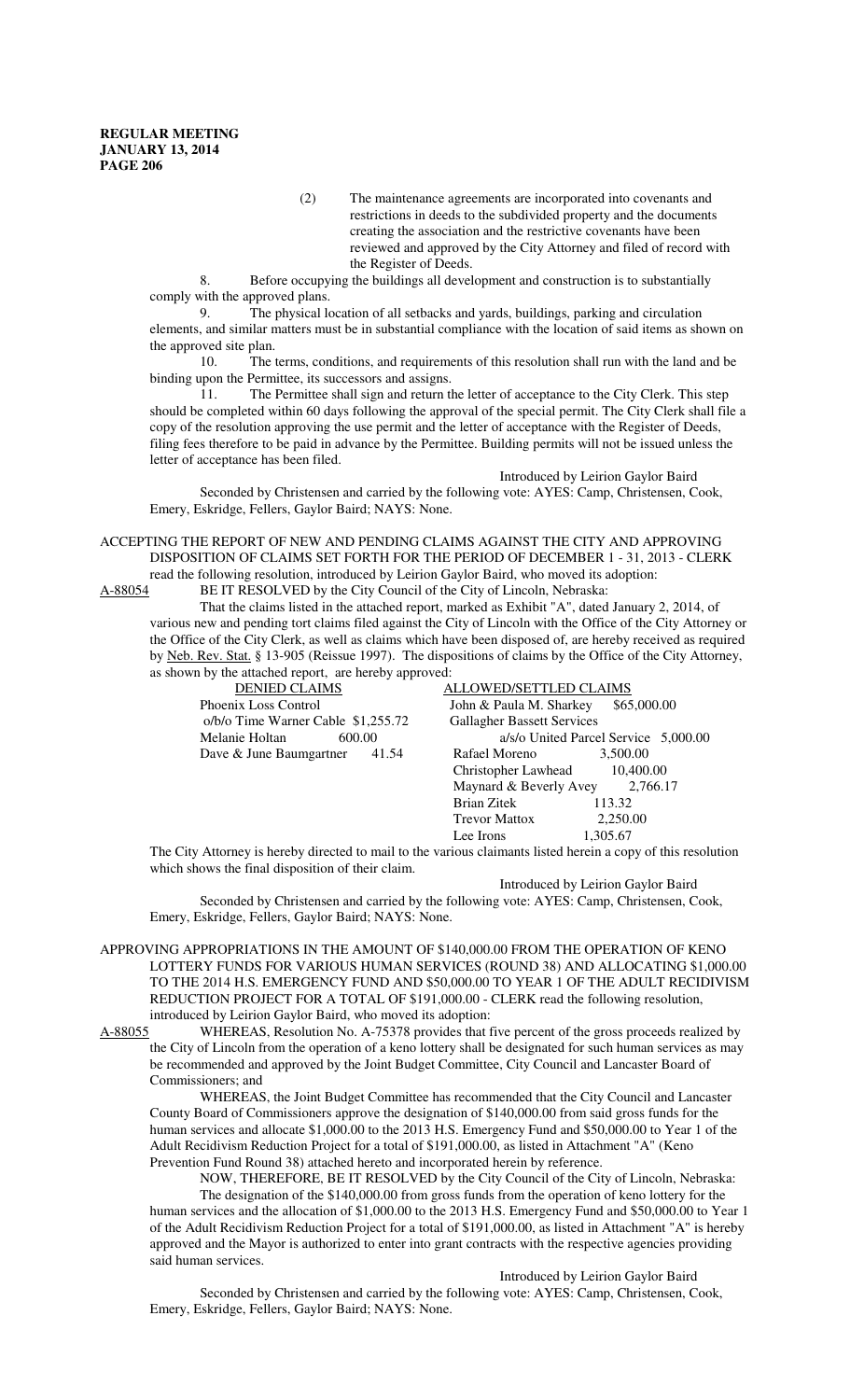AMENDING THE CITY OF LINCOLN DRAINAGE CRITERIA MANUAL BY REPLACING CHAPTER 8 WITH NEW PROVISIONS FOR THE PURPOSES OF PROVIDING REQUIREMENTS AND CRITERIA TO MANAGE WATER QUALITY FROM RAINFALL AMOUNTS TO DIMINISH ADVERSE IMPACTS TO HEALTH, SAFETY AND WELFARE OF THE CITIZENS OF LINCOLN - CLERK read the following resolution, introduced by Leirion Gaylor Baird, who moved its adoption: A-88056 WHEREAS, the Mayor's Clean Water Program Task Force (Task Force) was asked to propose

recommendations for City standards to manage water quality and stormwater runoff; and WHEREAS, the Task Force has completed their evaluation and has issued recommendations; and

WHEREAS, the City would like to implement the Task Force recommendations involving the Clean Water Program; and

WHEREAS, the City of Lincoln has previously adopted the City of Lincoln Drainage Criteria Manual by Resolution No. A-80038; and

WHEREAS, a text change to the Drainage Criteria Manual is necessary under Chapter 8 "Stormwater Best Management Practices" to replace the existing chapter 8 with new provisions.

NOW, THEREFORE, BE IT RESOLVED by the City Council of the City of Lincoln, Nebraska: That Chapter 8 of the City of Lincoln Drainage Criteria Manual, adopted by the City Council on February 22, 2002 by Resolution No. A-80038, and as amended since, is hereby amended and replaced to read as shown on Attachment "A," which is attached hereto and incorporated herein by reference. Introduced by Leirion Gaylor Baird

Seconded by Christensen and carried by the following vote: AYES: Camp, Christensen, Cook, Emery, Eskridge, Fellers, Gaylor Baird; NAYS: None.

## **ORDINANCES - 3<sup>RD</sup> READING & RELATED RESOLUTIONS (as required) - NONE**

# **RECONSIDERED - RESOLUTION FOR ACTION ONLY**

APPROVING THE BLOCK 68 REDEVELOPMENT PROJECT REDEVELOPMENT AGREEMENT BETWEEN CA/ARGENT BLOCK 68 LINCOLN, LLC AND THE CITY OF LINCOLN RELATING TO THE REDEVELOPMENT OF PROPERTY GENERALLY LOCATED ON THE BLOCK BOUNDED BY 10TH, 11TH, M AND N STREETS. (RELATED ITEMS: 13R-286, 13R-287) (12/16/13 - ADOPTED, 7-0; A-88008) (1/6/14 - CITY ATTORNEY & URBAN DEVELOPMENT REQUESTED RECONSIDERATION. MOTION TO RECONSIDER APPROVED, 6-0; TO HAVE ACTION ON 1/13/14) - PRIOR to reading:

COOK Moved to amend Bill No. 13R-287 (Resolution A-88008) by accepting Attachment "A" to replace Attachment "A" previously provided with Bill No. 13R-287.

Seconded by Fellers & carried by the following vote: AYES: Camp, Christensen, Cook, Emery, Eskridge, Fellers, Gaylor Baird; NAYS: None.

CLERK Read the following Resolution, introduced by Doug Emery who moved it readoption:

A-88008 BE IT RESOLVED by the City Council of the City of Lincoln, Nebraska:

That the attached City of Lincoln Redevelopment Agreement for Block 68, between the City of Lincoln, Nebraska and CA/Argent Block 68 Lincoln, LLC, relating to the redevelopment of property generally bounded by 10th, 11th, M, and N Streets, upon the terms and conditions set forth in said Redevelopment Agreement, which is attached hereto marked as Attachment "A", is hereby approved and the Mayor is authorized to execute the same on behalf of the City of Lincoln.

The City Clerk is directed to transmit one fully executed original of said Agreement to Rick Peo, Assistant City Attorney, for transmittal to the parties.

Introduced by Doug Emery

Seconded by Christensen and carried by the following vote: AYES: Camp, Christensen, Cook, Emery, Eskridge, Fellers, Gaylor Baird; NAYS: None.

#### **ORDINANCES - 1ST READING & RELATED RESOLUTIONS (as required) - NONE**

# **RESOLUTIONS - 1ST READING - ADVANCE NOTICE**

APPROVING A CONTRACT AGREEMENT BETWEEN THE CITY OF LINCOLN AND SAPP BROS. PETROLEUM, INC. FOR THE ANNUAL SUPPLY OF FUEL FOR STARTRAN FOR A TWO YEAR TERM WITH THE OPTION TO RENEW FOR ONE ADDITIONAL TWO YEAR TERM.